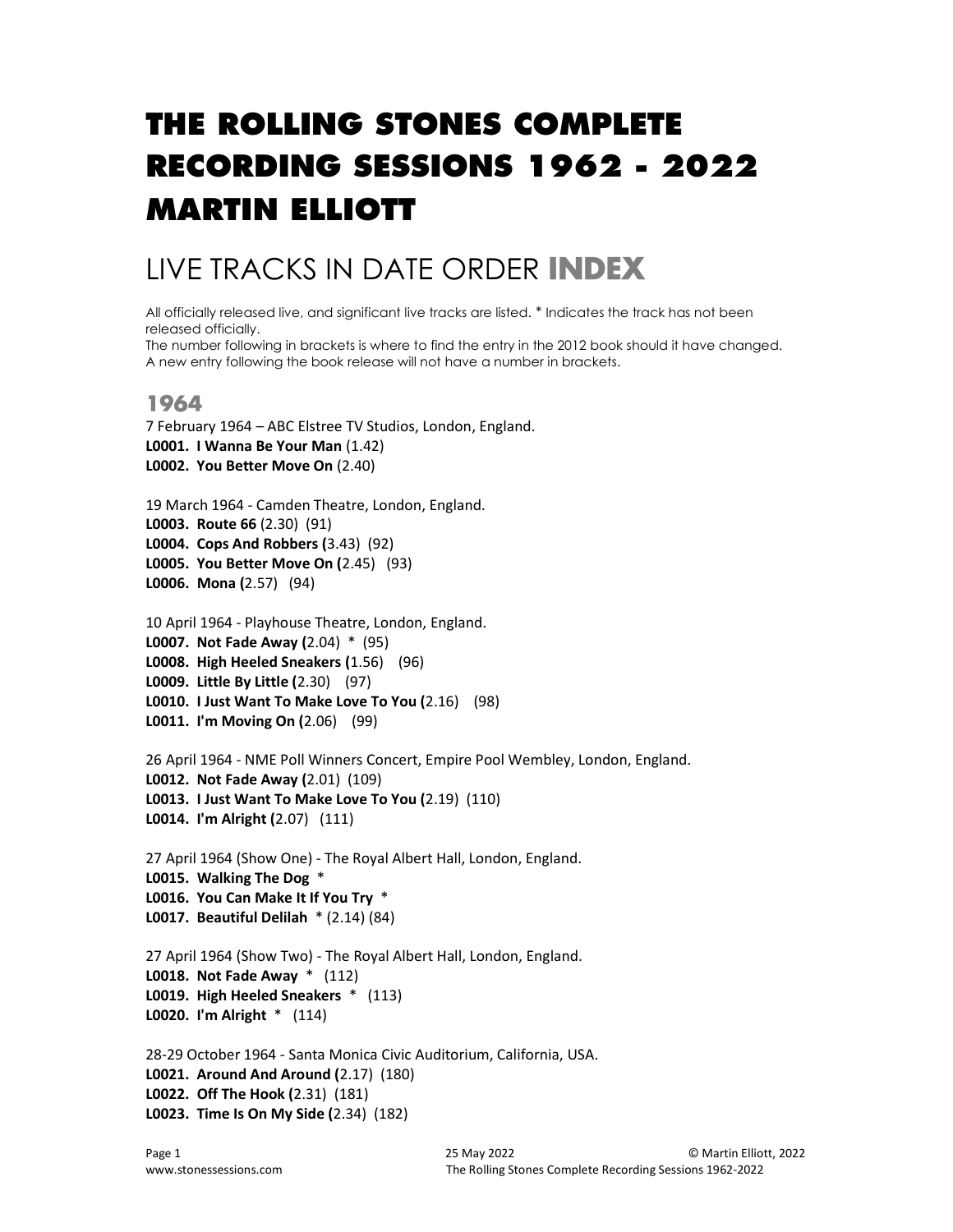L0024. It's All Over Now (3.08) (183) L0025. I'm Alright (3.02) (184)

29 October 1964 - Santa Monica Civic Auditorium, California, USA. L0026. Get Together (2.07) (185)

#### 1965

5-7 March 1965 - IBC Mobile Unit, London Edmonton Regal, Liverpool Empire, Manchester Palace, England.

L0027. Everybody Needs Somebody To Love (0.33) (a) Charlie Is My Darling CD Version (0.35) (b) Charlie Is My Darling Soundtrack Version (0.39) L0028. Pain In My Heart (2.03) (a) Charlie Is My Darling CD Version (2.03) (b) Charlie Is My Darling Soundtrack Version (2.06) L0029. Down The Road Apiece (1.43) L0030. Time Is On My Side (2.48) (211) (a) Charlie Is My Darling CD Version (2.51) (b) Charlie Is My Darling Soundtrack Version (2.54) L0031. I'm Alright (2.22) (212) (a) Re-Recorded Vocal Version (2.26) (b) Charlie Is My Darling CD Version (2.15) (c) Charlie Is My Darling Soundtrack Version (2.36) L0032. Off The Hook (2.27) L0033. Little Red Rooster (2.35) L0034. Route 66 (2.36) (209) (a) Charlie Is My Darling Version (2.44) L0035. I'm Moving On (2.12) (210) (a) Charlie Is My Darling Version (2.28) L0036. The Last Time (3.09) (a) Charlie Is My Darling Soundtrack Version (3.19) L0037. Everybody Needs Somebody To Love (4.06) 11 April 1965 - Empire Pool Wembley, London, England. L0038. Everybody Needs Somebody To Love (0.23) \* (217) L0039. Pain In My Heart (1.58) (218) L0040. Around And Around (2.20) \* (219) L0041. The Last Time (3.04) (220)

L0042. Everybody Needs Somebody To Love (2.55) \* (221)

17-18 April 1965 - Olympia Theatre, Paris, France. L0043. Hey Crawdaddy (5.52) \* (222)

11 September 1965 (Show One) - Munsterland-Halle, Munster, West Germany. L0044. Around And Around (2.52) L0045. (I Can't Get No) Satisfaction (3.33) L0046. I'm Alright (3.19)

## 1966

28 July 1966 - Honolulu Stadium, Honolulu, Hawaii. L0047. Mother's Little Helper (2.32) \* (303)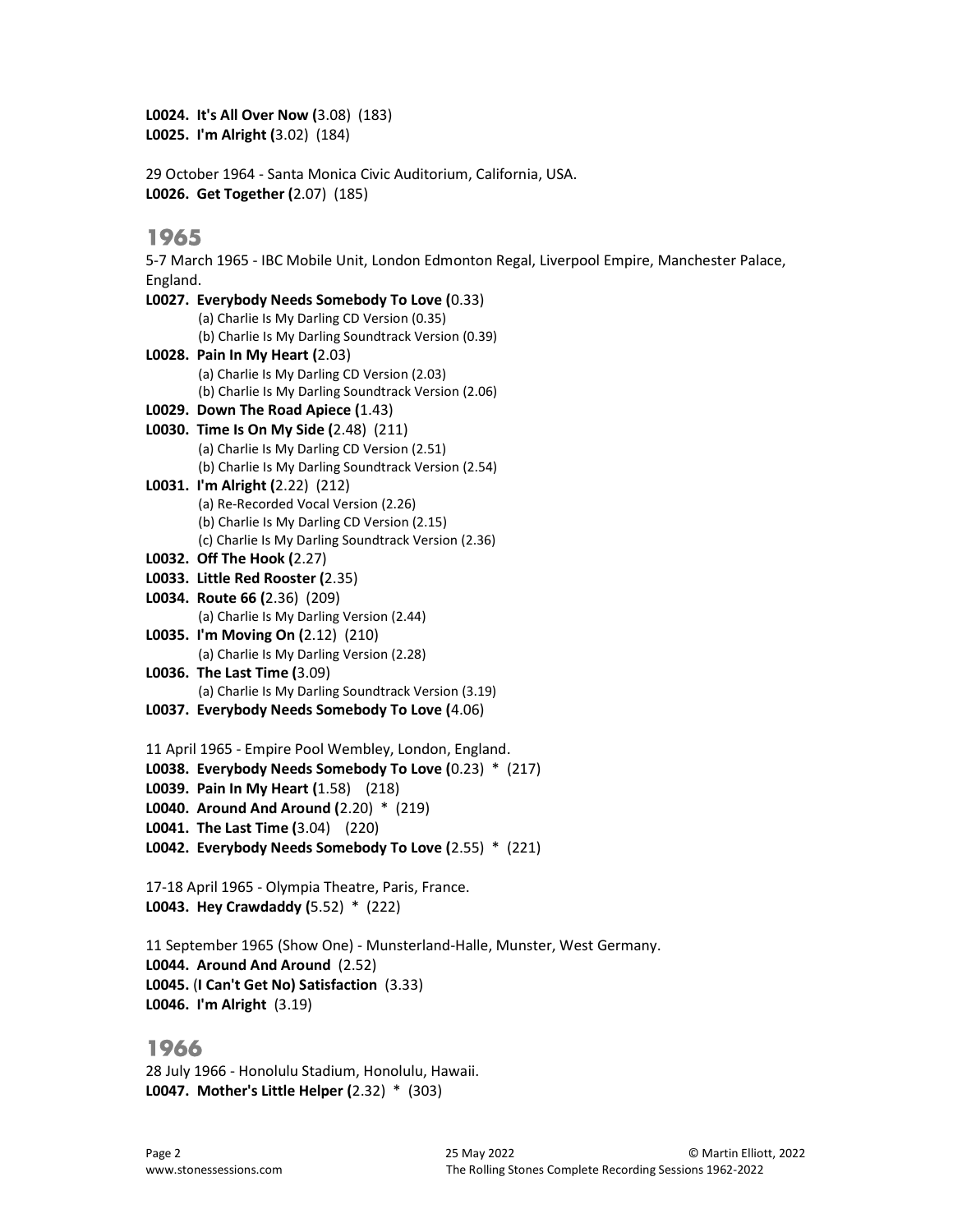1 October 1966 (Show Two) - City Hall, Newcastle, England. L0048. Under My Thumb (2.53) (323) L0049. Get Off Of My Cloud (2.54) (324) L0050. The Last Time (3.07) (325) L0051. 19th Nervous Breakdown (3.30) (326)

7 October 1966 (Show Two) - Colston Hall, Bristol, England.

L0052. Under My Thumb (3.08) (328)

L0053. Lady Jane (3.08) (329)

L0054. Not Fade Away (2.03) (330)

L0055. Have You Seen Your Mother, Baby, Standing In The Shadow? (2.19) (331)

L0056. (I Can't Get No) Satisfaction (3.04) (332)

(a) Extended Charlie Is My Darling Soundtrack Version (3.38)

## 1967

11 April 1967 (Show Two) – Olympia Theatre, Paris, France. L0057. Paint It Black (2.51) L0058. 19<sup>th</sup> Nervous Breakdown (2.22) L0059. Lady Jane (1.53) L0060. Get Off Of My Cloud (1.45) L0061. Yesterday's Papers (2.22) L0062. Under My Thumb (2.29) L0063. Ruby Tuesday (3.26) L0064. Let's Spend The Night Together (3.30) L0065. Goin' Home (2.55) L0066. (I Can't Get No) Satisfaction (4.54)

## 1968

12 May 1968 - NME Poll Winners Concert, Empire Pool, Wembley, England. L0067. Jumpin' Jack Flash \* (389) L0068. (I Can't Get No) Satisfaction \* (390)

## 1969

5 July 1969 - Hyde Park, London, England. L0069. I'm Yours And I'm Hers (3.17) (444) L0070. Jumping Jack Flash (3.19) (445) L0071. Mercy Mercy (3.14) (446) L0072. Down Home Girl (4.51) \* (447) L0073. Stray Cat Blues (3.43) (448) L0074. No Expectations (3.27) (449) L0075. I'm Free (2.49) (450) L0076. Give Me A Drink (5.07) \* (451) L0077. Love In Vain (4.33) (452) L0078. (I Can't Get No) Satisfaction (6.20) (453) L0079. Honky Tonk Women (3.10) (454) L0080. Midnight Rambler (4.29) (455) L0081. Street Fighting Man (3.34) (456) L0082. Sympathy For The Devil (10.18) (457)

26 November 1969 – Wally Heider Mobile, Baltimore Civic Center, Madison, USA.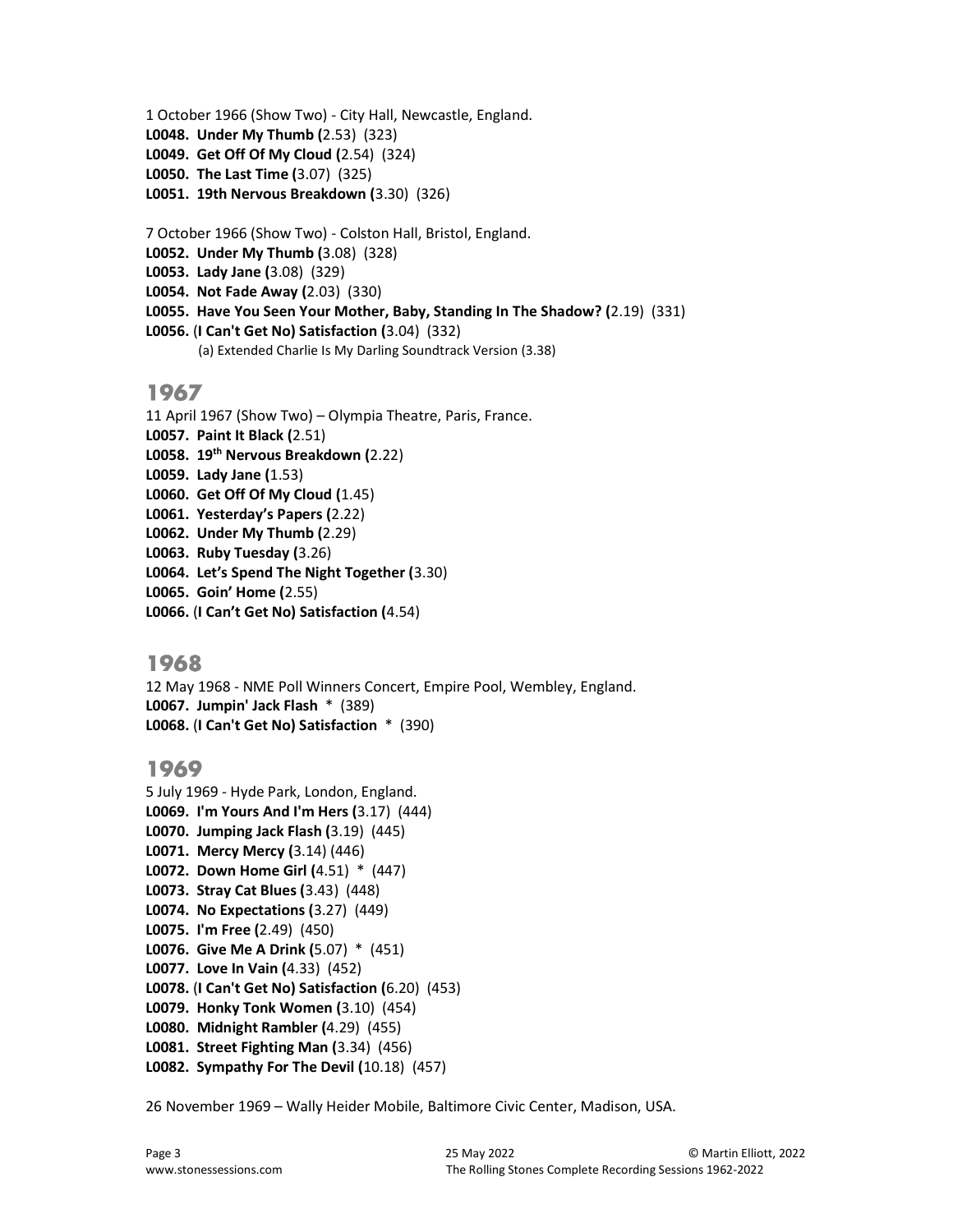27 November 1969 - Wally Heider Mobile, Madison Square Garden, New York, USA. L0084. Jumpin' Jack Flash (4.02) (464) L0085. Prodigal Son (2.38) (465) L0086. You Gotta Move (2.09) L0087. Under My Thumb (3.38) (466) L0088. I'm Free (2.47) (467) L0089. (I Can't Get No) Satisfaction (5.15) L0090. Honky Tonk Women (3.34) (468) 28 November 1969 (Show One) - Wally Heider Mobile, Madison Square Garden, New York, USA. L0091. Jumpin' Jack Flash (3.17) (469) L0092. Carol (3.46) (470) L0093. Sympathy For The Devil (6.51) (471) L0094. Stray Cat Blues (3.40) (462) L0095. Under My Thumb (3.40) L0096. I'm Free (0.48) L0097. Little Queenie (4.33) (472) L0098. (I Can't Get No) Satisfaction (5.38) L0099. Street Fighting Man (4.03) (474)

28 November 1969 (Show Two) - Wally Heider Mobile, Madison Square Garden, New York, USA. L0100. Carol (3.29) (475) L0101. Prodigal Son (4.04) (476) L0102. You Gotta Move (2.18) (477) L0103. Midnight Rambler (9.04) (478) L0104. Live With Me (3.02) (479) L0105. Honky Tonk Women (3.02) (480) L0106. Street Fighting Man (3.41) (481)

6 December 1969 - Altamont Speedway, Livermore, California, USA. L0107. The Sun Is Shining (3.44) \* (485) L0108. Sympathy For The Devil (6.02) (486) L0109. Under My Thumb (3.31) (487) L0110. Gimme Shelter (2.03) (488)

#### 1970

7 October 1970 - Grugahalle, Essen, Germany. L0111. Roll Over Beethoven (2.12) \* (507)

L0083. Love In Vain (4.56) (463)

#### 1971

13 March 1971 - RS Mobile, Leeds University, Leeds, England. L0112. Jumpin' Jack Flash (3.59) L0113. Live With Me (4.21) L0114. Dead Flowers (4.02) L0115. Stray Cat Blues (4.14) L0116. Love In Vain (6.28) L0117. Midnight Rambler (13.09) L0118. Bitch (5.24) L0119. Honky Tonk Women (3.20)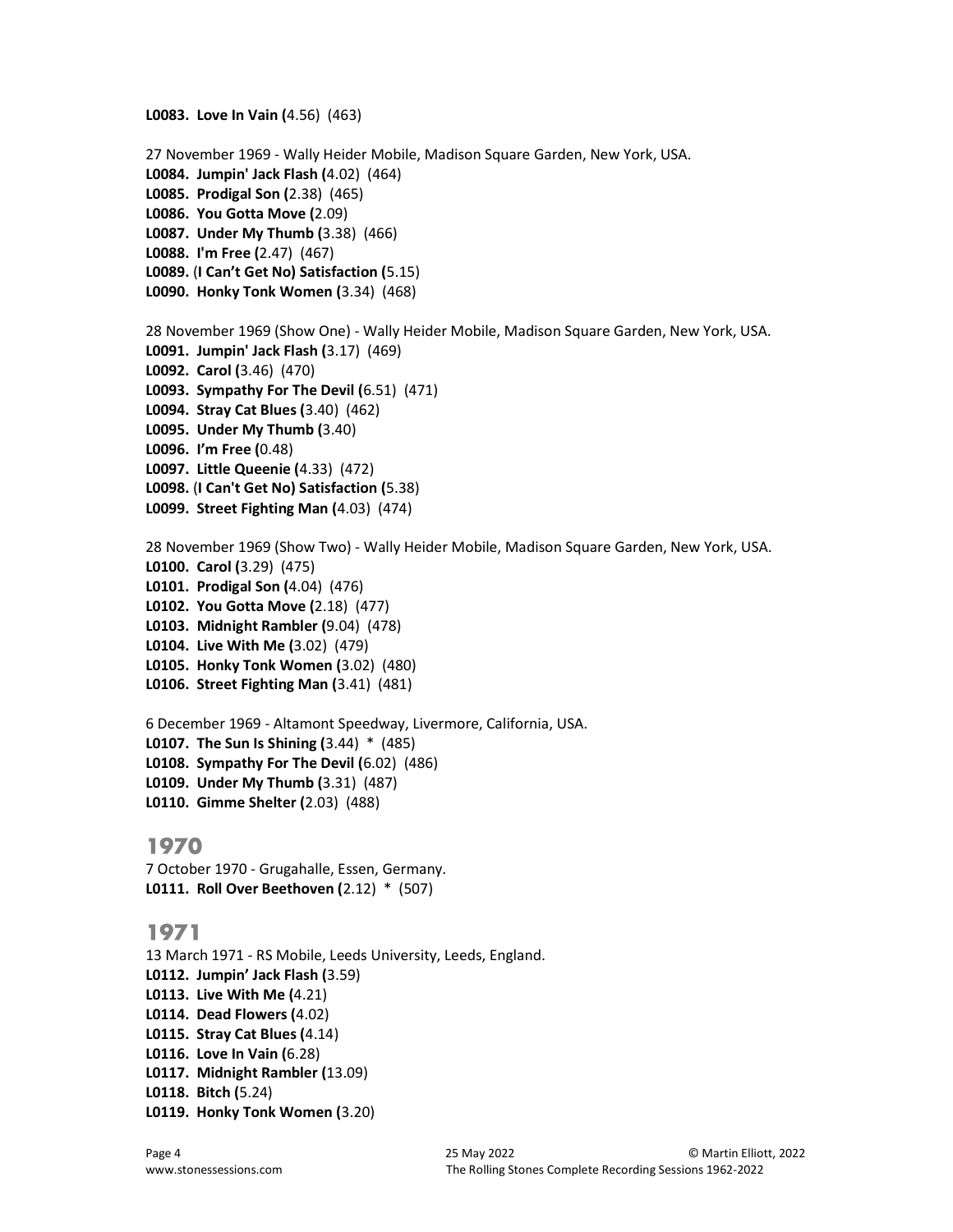```
L0120. (I Can't Get No) Satisfaction (5.31) 
L0121. Little Queenie (4.26) 
L0122. Brown Sugar (4.44) 
L0123. Street Fighting Man (4.52) 
L0124. Let It Rock (3.13) (518) 
        (a) Edited Single Version (2.32) 
14 March 1971 (Show Two), RS Mobile, The Roundhouse, London, England. 
L0125. Live With Me (4.22) 
L0126. Stray Cat Blues (3.48) 
L0127. Love In Vain (6.42) 
L0128. Midnight Rambler (11.26) 
L0129. Honky Tonk Women (4.14) 
26 March 1971 - Marquee Club, London, England.
L0130. Live With Me (4.17) (519) 
L0131. Dead Flowers (4.15) (520) 
L0132. I Got The Blues (3.35) (521) 
L0133. I Got The Blues (Alternative Take 1) (4.11) 
L0134. I Got The Blues (Alternative Take 2) (3.52) 
L0135. Let It Rock (2.32) (522) 
L0136. Midnight Rambler (9.51) (523) 
L0137. (I Can't Get No) Satisfaction (4.57) (524) 
L0138. Bitch (4.10) (525) 
L0139. Bitch (Alternative Take 1) (4.23) 
L0140. Bitch (Alternative Take 2) (4.17) 
L0141. Brown Sugar (4.15) (526)
```
24 June 1972 (Show One) - Tarrant County Convention Centre, Fort Worth, Texas, USA. L0142. Gimme Shelter (4.49) (562) L0143. Dead Flowers (4.09) (563) L0144. Sweet Black Angel (3.18) \* (564) L0145. Happy (3.07) (565) L0146. Sweet Virginia (4.30) (566)

24 June 1972 (Show Two) - Tarrant County Convention Centre, Fort Worth, Texas, USA. L0147. Bitch (4.44) (567) L0148. Don't Lie To Me (2.38) \* (568) L0149. Rip This Joint (2.23) (569)

25 June 1972 (Show One) - Hofheinz Pavilion, Houston, Texas, USA. L0150. Tumbling Dice (5.16) (570) L0151. Love In Vain (6.35) (571) L0152. You Can't Always Get What You Want (7.22) (572) L0153. Bye Bye Johnny (3.24) (573) L0154. Jumping Jack Flash (3.39) (574)

25 June 1972 (Show Two) - Hofheinz Pavilion, Houston, Texas, USA. L0155. Brown Sugar (4.23) (575) L0156. All Down The Line (5.23) (576)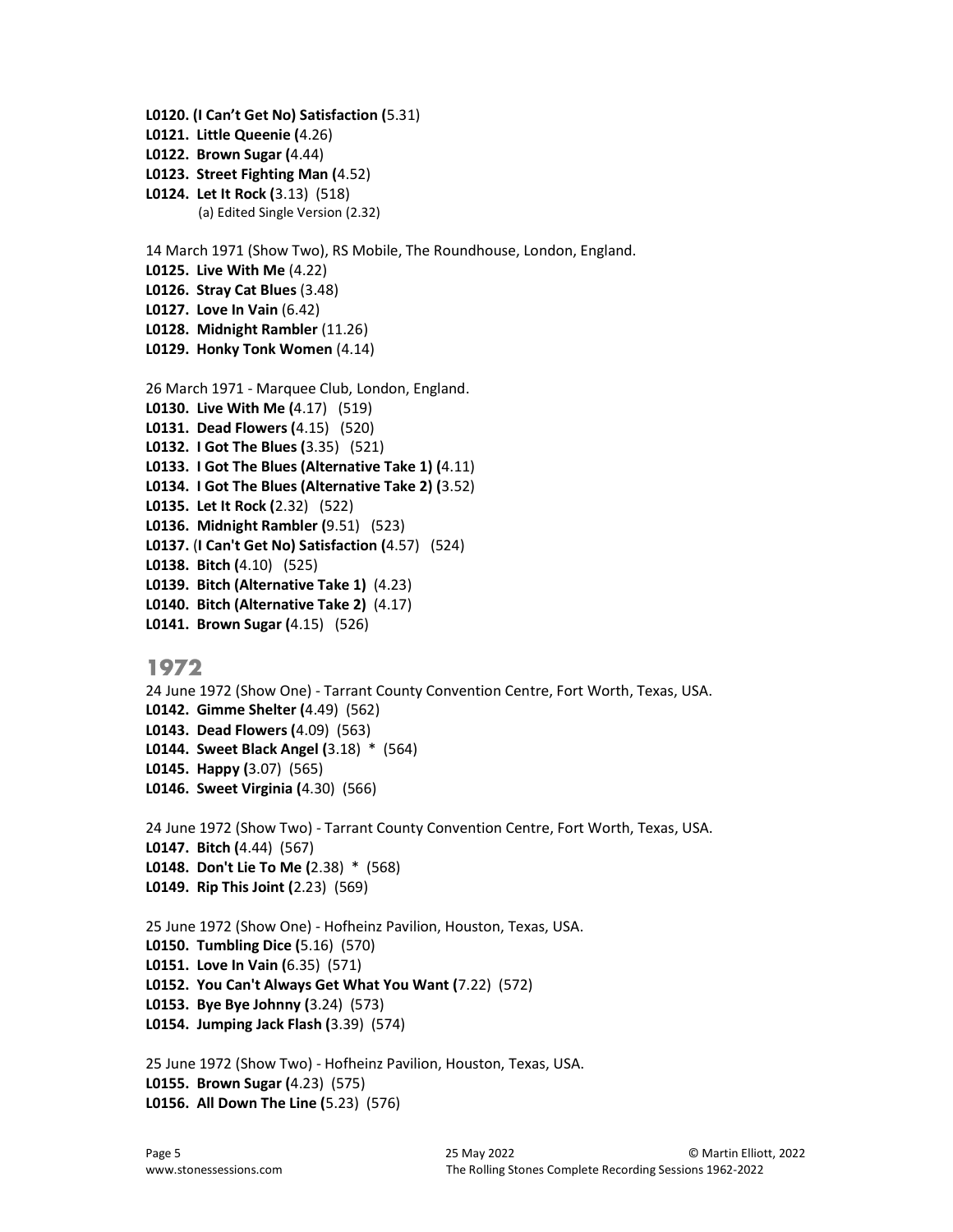L0157. Midnight Rambler (12.42) (577) L0158. Street Fighting Man (7.10) (578)

```
21 July 1972 - Spectrum Sports Arena, Philadelphia, USA.
L0159. Uptight / (I Can't Get No) Satisfaction (5.32) * (579)
```

```
25 July 1972 - Madison Square Garden, New York, USA.
L0160. Brown Sugar (1.48) (580) 
L0161. Street Fighting Man (1.44) (581)
```
## 1973

18 January 1973 - LA Forum, Inglewood, California, USA. L0162. It's All Over Now (4.52) \* (605)

17 October 1973 (Show One) - RSM, National Forest Arena, Brussels, Belgium. L0163. Brown Sugar (3.56) (607) L0164. Midnight Rambler (12.53) (608) L0165. Street Fighting Man (3.27) (609)

17 October 1973 (Show Two) - RSM, National Forest Arena, Brussels, Belgium. L0166. Gimme Shelter (5.33) (610) L0167. Happy (3.14) (611) L0168. Tumbling Dice (5.04) (612) L0169. Star Star (4.16) (613) L0170. Dancing With Mr. D (4.37) (614) L0171. Doo Doo Doo Doo Doo (Heartbreaker) (5.03) (615) L0172. Angie (5.15) (616) L0173. You Can't Always Get What You Want (11.00) (617) L0174. Honky Tonk Women (3.11) (618) L0175. All Down The Line (4.20) (619) L0176. Rip This Joint (2.25) (620) L0177. Jumpin' Jack Flash (3.27) (621)

## 1975

6 June 1975 - Arrowhead Stadium, Kansas City, USA. L0178. Sure The One You Need (4.48) \* (661) L0179. Luxury (4.28) \* L0180. Dance Little Sister (4.15) \*

17 June 1975 - Maple Leaf Gardens, Toronto, Ontario, Canada. L0181. Fingerprint File (5.17) (662) L0182. It's Only Rock 'N' Roll (4.26) (663)

9 July 1975 - LA Forum, Inglewood, California, USA. L0183. Sympathy For The Devil (7.57) (665)

11 July 1975 - Record Plant Mobile, LA Forum, Inglewood, California, USA. L0184. Honky Tonk Women (5.08) L0185. All Down The Line (4.10) L0186. If You Can't Rock Me (3.28) L0187. Get Off Of My Cloud (4.23)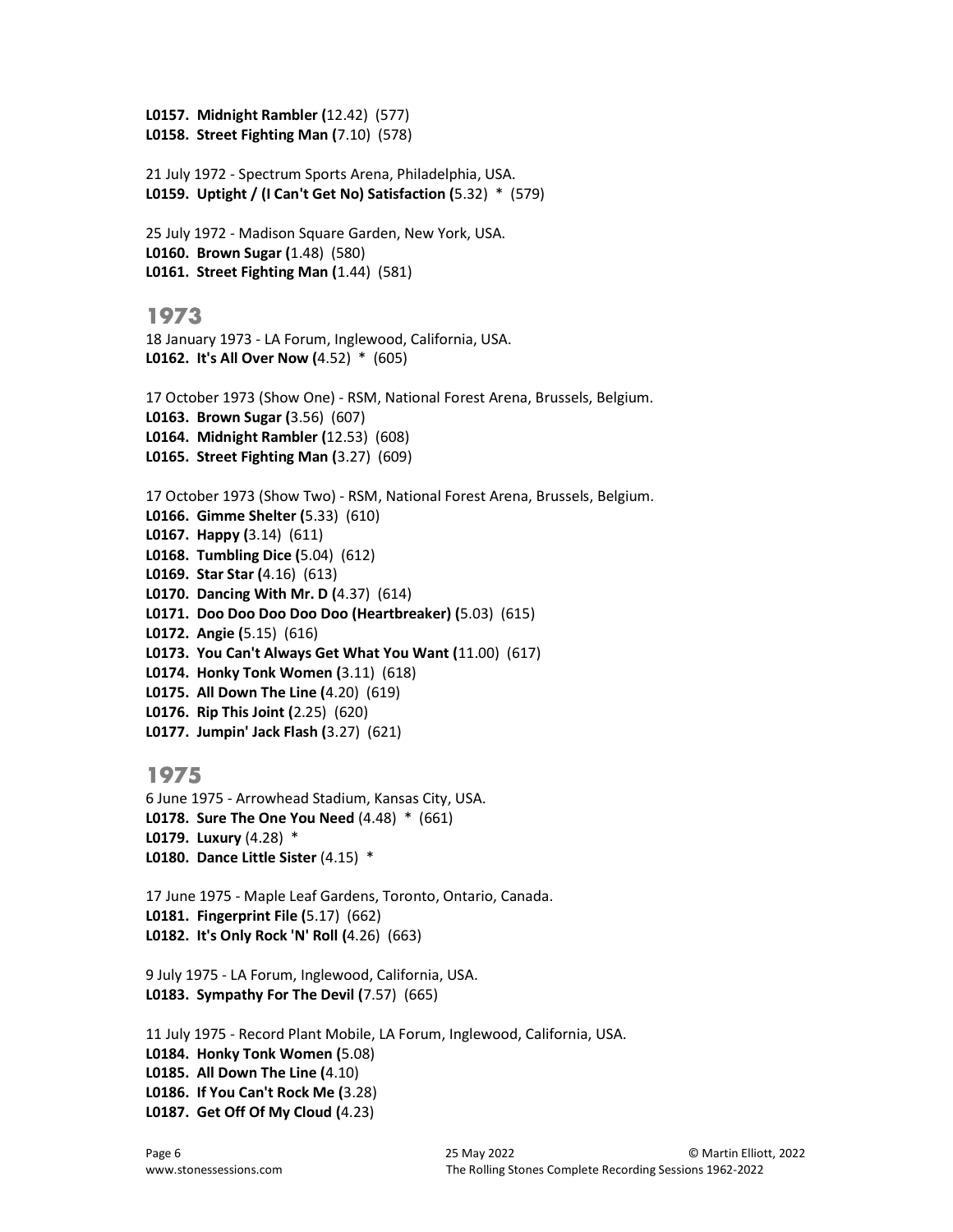- L0188. Star Star (4.46)
- L0189. Gimme Shelter (5.32)
- L0190. Ain't Too Proud To Beg (4.59)
- L0191. You Gotta Move (4.39)
- L0192. You Can't Always Get What You Want (15.57)
- L0193. Happy (4.03)
- L0194. Tumbling Dice (6.04)
- L0195. It's Only Rock 'N' Roll (5.16)
- L0196. Doo Doo Doo Doo Doo (Heartbreaker) (5.30)
- L0197. Fingerprint File (9.56)
- L0198. Angie (5.29)
- L0199. Wild Horses (7.48)
- L0200. That's Life (3.46)
- L0201. Outa-Space (5.21)
- L0202. Brown Sugar (4.07)
- L0203. Midnight Rambler (16.34)
- L0204. Rip This Joint (2.07)
- L0205. Street Fighting Man (5.03)
- L0206. Jumping Jack Flash (9.48)
- L0207. Sympathy For The Devil (10.44)
- 13 July 1975 Record Plant Mobile, LA Forum, Inglewood, California, USA.
- L0208. Honky Tonk Women (5.29) (666)
- L0209. All Down The Line (4.05) (667)
- L0210. If You Can't Rock Me (3.24) (668)
- L0211. Get Off Of My Cloud (4.02) (669)
- L0212. Star Star (4.45) (670)
- L0213. Gimme Shelter (6.12) (671)
- L0214. Ain't Too Proud To Beg (4.24) (672)
- L0215. You Gotta Move (4.32) (673)
- L0216. You Can't Always Get What You Want (15.23) (674)
- L0217. Happy (2.45) (675)
- L0218. Tumbling Dice (5.23) (676)
- L0219. It's Only Rock 'N' Roll (6.04) (677)
- L0220. Doo Doo Doo Doo Doo (Heartbreaker) (4.22) (678)
- L0221. Fingerprint File (8.43) (679)
- L0222. Angie (5.18) (680)
- L0223. Wild Horses (7.25) (681)
- L0224. That's Life (3.17) (682)
- L0225. Outa-Space (4.04) (683)
- L0226. Brown Sugar (4.15) (684)
- L0227. Midnight Rambler (15.15) (685)
- L0228. Rip This Joint (2.06) (686)
- L0229. Street Fighting Man (4.05) (687)
- L0230. Jumping Jack Flash (6.57) (688)
- L0231. Sympathy For The Devil (10.21) (689)

27 May 1976 - Earls Court, London, England. L0232. If You Can't Rock Me (1.27) (690) L0233. Get Off Of My Cloud (3.34) (691)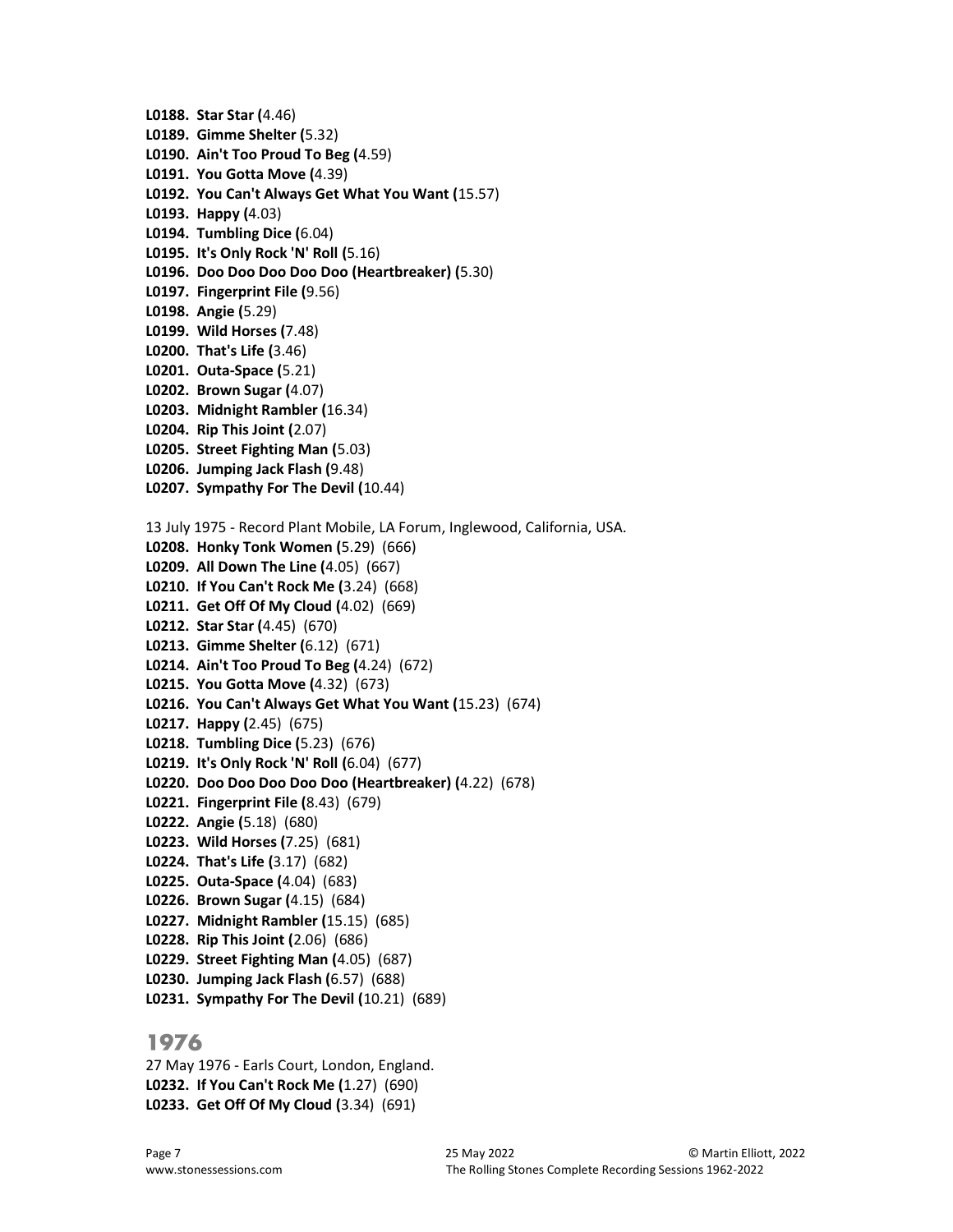```
5 June 1976 - Aux Abattoirs, Paris, France.
L0234. Honky Tonk Women (3.20) (692) 
L0235. You Gotta Move (4.19) (693) 
L0236. Happy (2.54) (694)
```
6 June 1976 - Aux Abattoirs, Paris, France. L0237. Hot Stuff (4.36) (695) L0238. Star Star (4.10) (696) L0239. Brown Sugar (3.11) (697) L0240. Jumping Jack Flash (3.57) (698)

7 June 1976 - Aux Abattoirs, Paris, France. L0241. Cherry Oh Baby (4.30) \* L0242. You Can't Always Get What You Want (7.44) (699) L0243. Tumbling Dice (3.59) (700) L0244. Nothing From Nothing (2.50) \* (701)

21 August 1976 - Knebworth, England. L0245. Wild Horses (5.56) (702)

#### 1977

4 March 1977 - El Mocambo, Toronto, Canada. L0246. Melody (4.42) L0247. Luxury (5.12) L0248. Worried About You (8.11) L0249. Little Red Rooster (4.39) (704)

5 March 1977 - El Mocambo, Toronto, Canada. L0250. Honky Tonk Women (3.37) L0251. All Down The Line (4.13) L0252. Hand Of Fate (4.28) L0253. Route 66 (3.14) L0254. Fool To Cry (4.57) L0255. Crazy Mama (4.59) L0256. Mannish Boy (6.29) (705) (a) Edited Version (4.37) (b) El Mocambo 2022 Version (6.03) L0257. Crackin' Up (5.40) (706) (a) El Mocambo 2022 Version (4.15) L0258. Dance Little Sister (4.53) L0259. Around And Around (4.07) (703) (a) El Mocambo 2022 Version (3.53) L0260. Tumbling Dice (4.56) L0261. Hot Stuff (5.29) L0262. Star Star (4.25) L0263. Let's Spend The Night Together (3.48) L0264. Worried Life Blues (5.27) L0265. Little Red Rooster (4.50) L0266. It's Only Rock n' Roll (But I Like It) (4.55)

L0267. Rip This Joint (2.11)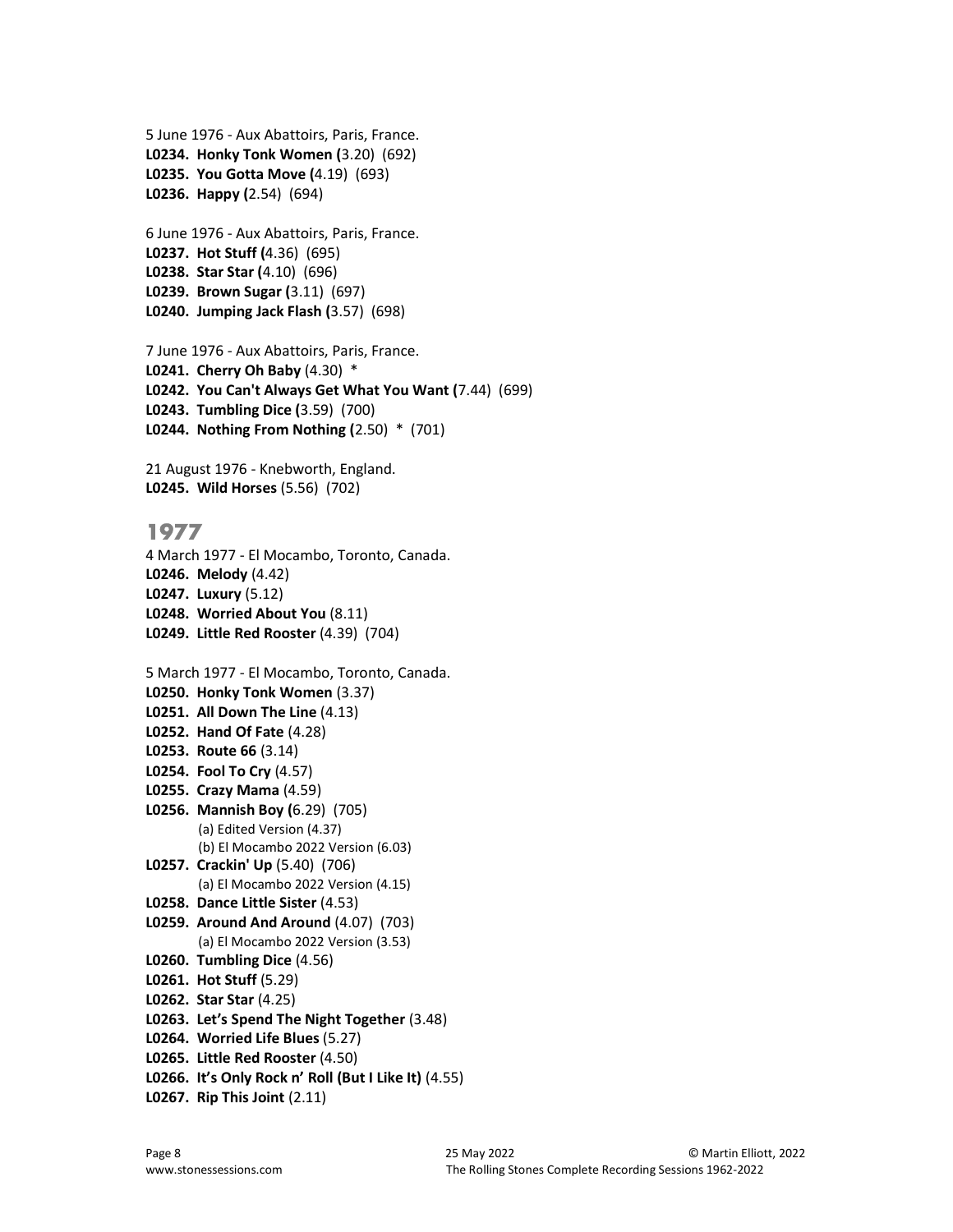L0268. Brown Sugar (3.25) L0269. Jumpin' Jack Flash (5.26)

#### 1978

28 June 1978 - Mid-South Coliseum, Memphis, Tennessee, USA. L0270. Hound Dog (2.00) \* (779)

6 July 1978 - Masonic Hall, Detroit, Michigan, USA. L0271. When The Whip Comes Down (4.25) (780)

18 July 1978 - Will Rogers Memorial Center, Fort Worth, Texas, USA. L0272. Let It Rock (2.12) (781) L0273. All Down The Line (3.56) (782) L0274. Honky Tonk Women (3.38) (783) L0275. Star Star (3.47) (784) L0276. When The Whip Comes Down (5.13) (785) L0277. Beast Of Burden (6.28) (786) L0278. Miss You (8.35) (787) L0279. Just My Imagination (Running Away With Me) (6.40) (788) L0280. Shattered (4.44) (789) L0281. Respectable (3.23) (790) L0282. Far Away Eyes (5.51) (791) L0283. Love In Vain (4.53) (792) L0284. Tumbling Dice (4.38) (793) L0285. Happy (3.12) (794) L0286. Sweet Little Sixteen (3.11) (795) L0287. Brown Sugar (3.14) (796) L0288. Jumpin' Jack Flash (6.14) (797)

#### 1979

22 April 1979 - Civic Auditorium, Oshawa, Canada. L0289. Before They Make Me Run (3.10) \* (837) L0290. Prodigal Son (3.06) \* (838)

#### 1981

25 September 1981 - JFK Stadium, Philadelphia, USA. L0291. Tops (3.58) \* (853)

26 September 1981 - JFK Stadium, Philadelphia, USA. L0292. Down The Road Apiece (2.11) \* (854) L0293. Mona (4.01) \* (855)

5 November 1981 - Brendan Byrne Arena, The Meadowlands, New Jersey, USA. L0294. Under My Thumb (4.18) (856) L0295. Little T&A (2.13) (859) L0296. Tumbling Dice (2.27) (860) L0297. She's So Cold (3.20) (861) L0298. All Down The Line (3.03) (862) L0299. Hang Fire (2.07) (863) L0300. Let It Bleed (2.57) (865)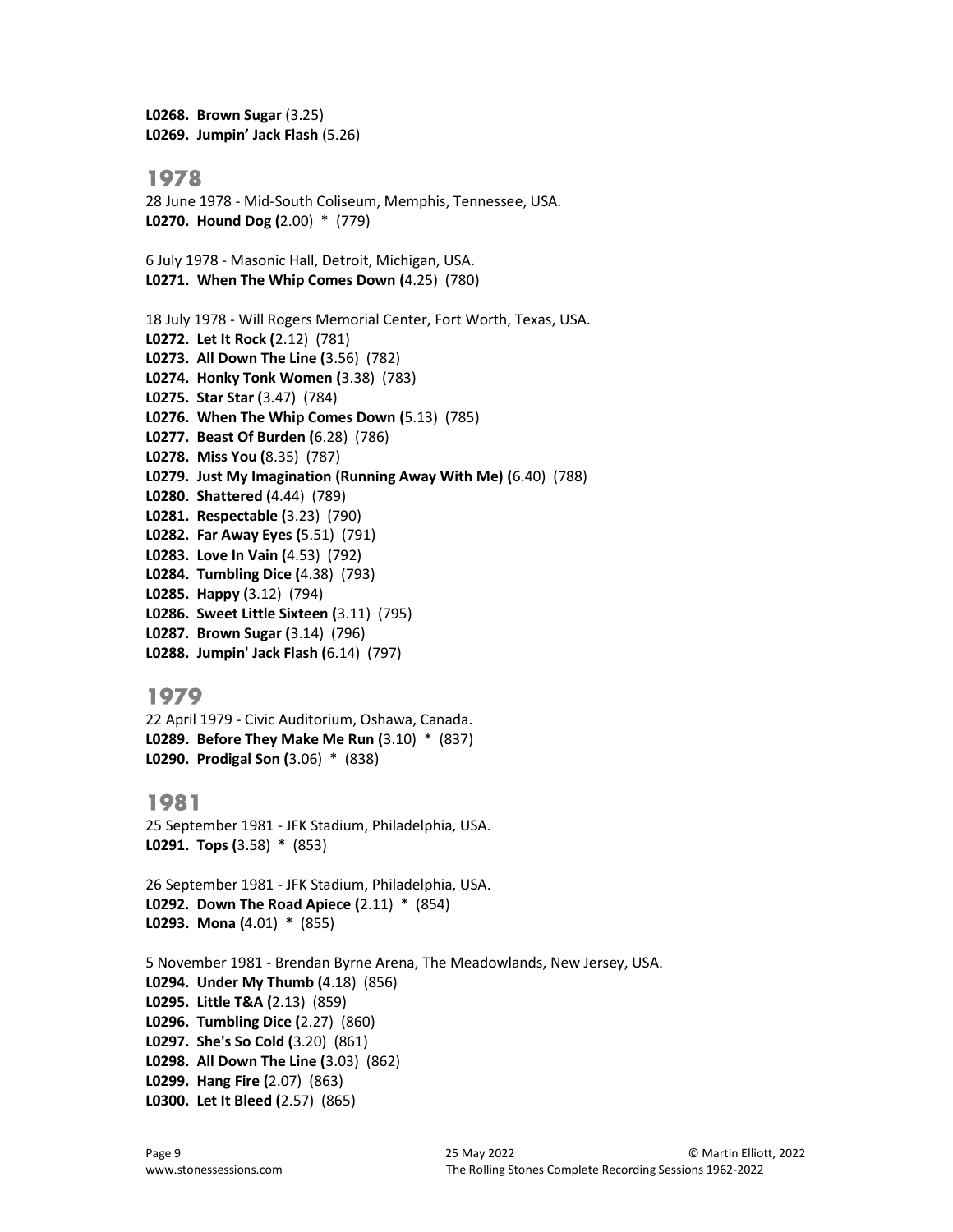```
L0301. Start Me Up (2.34) (866) 
L0302. Brown Sugar (2.09) (867) 
6 November 1981 - Brendan Byrne Arena, The Meadowlands, New Jersey, USA.
L0303. Going To A Go-Go (3.23) (857) 
L0304. You Can't Always Get What You Want (5.57) (858) 
L0305. Miss You (4.04) (864) 
L0306. (I Can't Get No) Satisfaction (3.05) (868) 
22 November 1981 – Checkerboard Lounge, Chicago, USA. 
L0307. Baby Please Don't Go (11.00) 
L0308. Hoochie Coochie Man (4.18) 
L0309. Long Distance Call (4.49) 
L0310. Mannish Boy (11.00) 
L0311. Got My Mojo Working (3.18) 
L0312. Next Time You See Me (11.00) 
L0313. One Eyed Woman (9.44) 
L0314. Baby Please Don't Go (Instrumental) (2.00) 
L0315. Clouds In My Heart (6.22) 
L0316. Champagne And Reefer (6.58) 
L0317. Instrumental 1 (1.02) 
25 November 1981 - Rosemont Horizon, Chicago, Illinois, USA. 
L0318. Beast Of Burden (5.04) (869) 
L0319. Start Me Up (4.21) (870) 
8 December 1981 - Capital Centre, Largo, Washington, USA.
L0320. Let Me Go (3.32) (871) 
9 December 1981 - Capital Centre, Largo, Washington. USA. 
L0321. Twenty Flight Rock (1.51) (872) 
L0322. Going To A Go-Go (3.23) (873) 
13 December 1981 - Sun Devil Stadium, Tempe, Arizona, USA. 
L0323. Under My Thumb (3.45) (874) 
L0324. When The Whip Comes Down (3.21) 
L0325. Let's Spend The Night Together (2.59) (875) 
L0326. Shattered (3.31) (876) 
L0327. Neighbours (3.03) (877) 
L0328. Black Limousine (3.10) (878) 
L0329. Just My Imagination (Running Away With Me) (5.45) (879) 
L0330. Twenty Flight Rock (1.41) (880) 
L0331. Let Me Go (2.47) (881) 
L0332. Time Is On My Side (3.26) (882) 
L0333. Beast Of Burden (4.38) (883) 
L0334. Waiting On A Friend (2.56) (884) 
L0335. Honky Tonk Women (3.24) (885) 
L0336. Jumping Jack Flash (3.43) (886) 
L0337. (I Can't Get No) Satisfaction (4.24) (887)
```
18 December 1981 - Hampton Roads Coliseum, Hampton, Virginia, USA.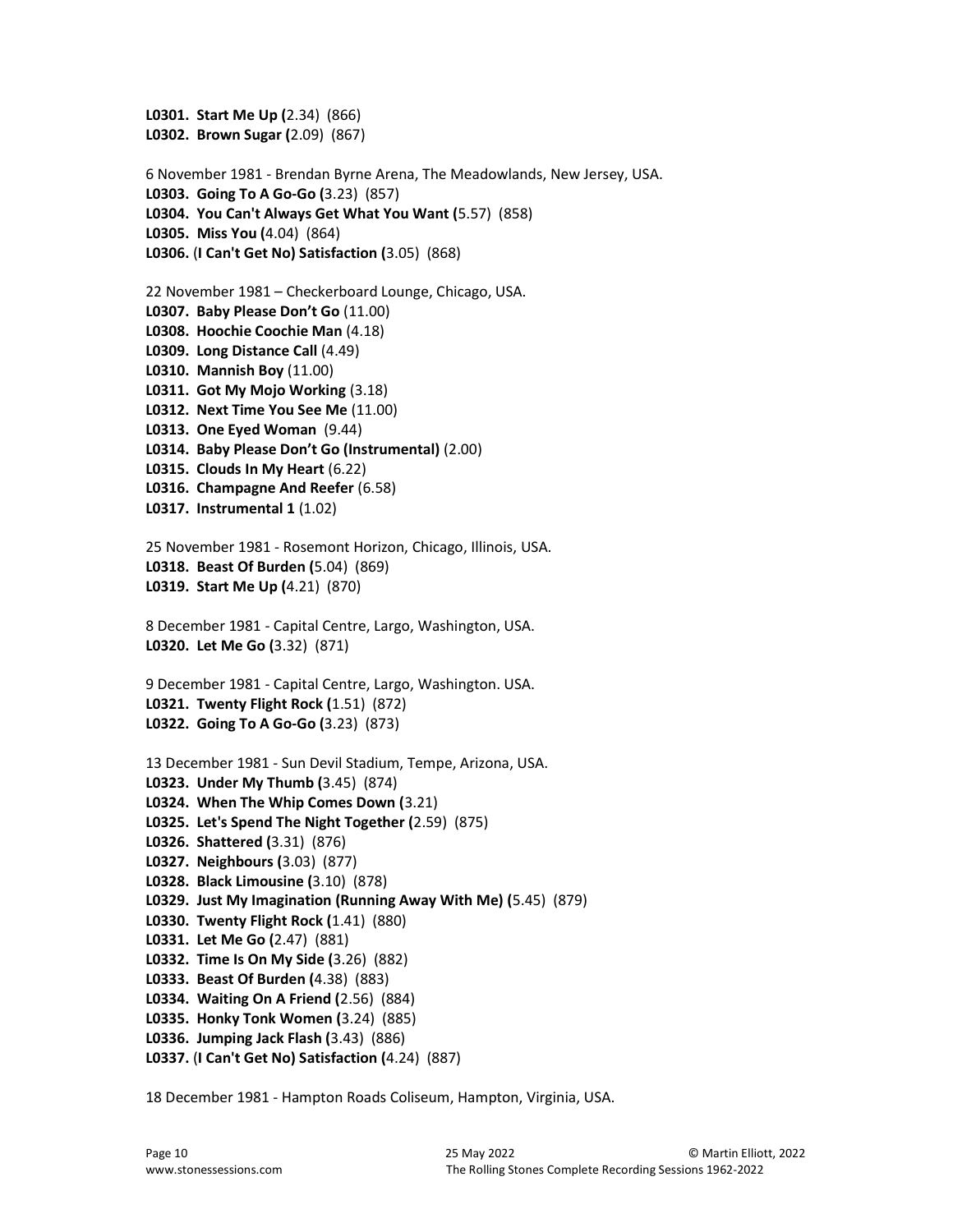- L0338. Under My Thumb (5.04) (888)
- L0339. When The Whip Comes Down (5.06) (889)
- L0340. Let's Spend The Night Together (4.32) (890) (a) Edited Version (3.50)
- L0341. Shattered (4.50) (891) (a) Edited Version (4.10)
- L0342. Neighbours (4.23) (892)
- L0343. Black Limousine (3.28) (893)
- L0344. Just My Imagination (Running Away With Me) (9.46) (894)
- L0345. Twenty Flight Rock (1.47) (895)
- L0346. Going To A Go-Go (4.03) (896)
- L0347. Let Me Go (5.25) (897)
- L0348. Time Is On My Side (3.38) (898) (a) Long Version (4.13)
- L0349. Beast Of Burden (7.24) (899)
- L0350. Waiting On A Friend (5.55) (900)
- L0351. Let It Bleed (6.58) (901)
- L0352. You Can't Always Get What You Want (9.35) (902)
- L0353. Little T&A (3.58) (903)
- L0354. Tumbling Dice (4.48) (904)
- L0355. She's So Cold (4.25) (905)
- L0356. Hang Fire (2.40) (906)
- L0357. Miss You (7.46) (907)
- L0358. Honky Tonk Women (3.42) (908)
- L0359. Brown Sugar (3.39) (909)
- L0360. Start Me Up (5.06) (910)
- L0361. Jumpin' Jack Flash (8.43) (911)
- L0362. (I Can't Get No) Satisfaction (7.28) (912)

19 December 1981 - Hampton Roads Coliseum, Hampton, Virginia, USA. L0363. Just My Imagination (Running Away With Me) (5.23) (913)

#### 1982

25 June 1982 - Wembley Stadium, London, England. L0364. She's So Cold (4.10)

26 June 1982 - Wembley Stadium, London, England.

- L0365. Under My Thumb (3.53)
- L0366. When The Whip Comes Down (4.33)
- L0367. Let's Spend The Night Together (4.22)
- L0368. Shattered (4.41)
- L0369. Neighbours (4.10)
- L0370. Black Limousine (3.51)
- L0371. Just My Imagination (Running Away With Me) (9.32)
- L0372. Twenty Flight Rock (1.46)
- L0373. Going To A Go-Go (3.40)
- L0374. Chantilly Lace (4.11) (914)
- L0375. Let Me Go (4.05)
- L0376. Time Is On My Side (3.51)
- L0377. Beast Of Burden (7.22)
- L0378. Let It Bleed (6.00)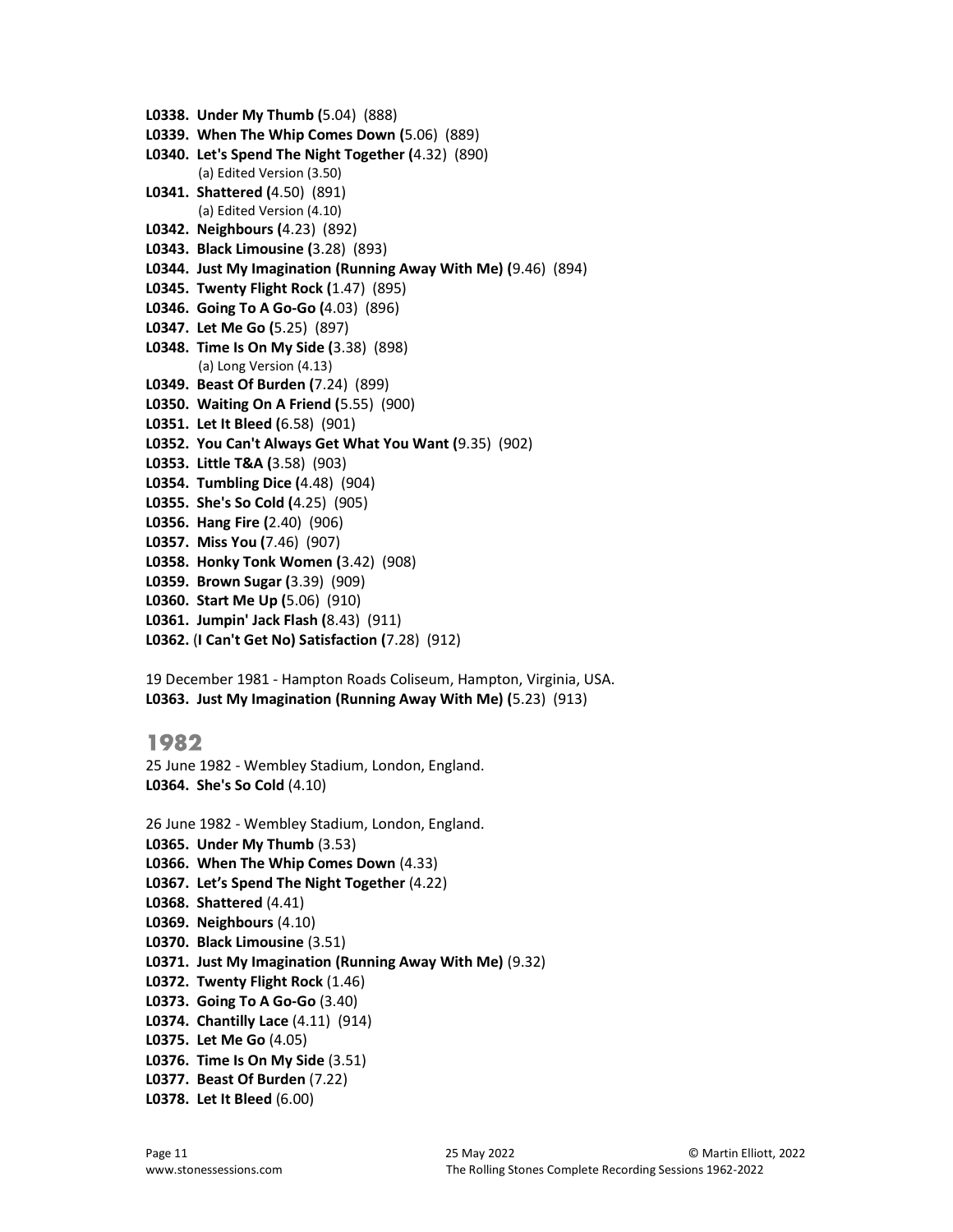L0379. You Can't Always Get What You Want (10.40) L0380. Little T&A (3.21) L0381. Tumbling Dice (4.27) L0382. Hang Fire (2.27) L0383. Miss You (7.48) L0384. Honky Tonk Women (3.31) L0385. Brown Sugar (3.23) L0386. Start Me Up (4.39) L0387. Jumpin' Jack Flash (6.01) L0388. (I Can't Get No) Satisfaction (6.02) 25 July 1982 - Roundhay Park, Leeds, England. L0389. Under My Thumb (3.41) L0390. When The Whip Comes Down (4.13) L0391. Let's Spend The Night Together (4.14) L0392. Shattered (5.00) L0393. Neighbours (4.10) L0394. Black Limousine (3.41) L0395. Just My Imagination (Running Away With Me) (9.05) L0396. Twenty Flight Rock (1.46) L0397. Going To A Go-Go (3.47) L0398. Let Me Go (4.25) L0399. Time Is On My Side (3.43) L0400. Beast Of Burden (8.55) L0401. You Can't Always Get What You Want (11.04) L0402. Little T&A (3.31) L0403. Angie (4.41) L0404. Tumbling Dice (4.17) L0405. She's So Cold (4.05) L0406. Hang Fire (2.47) L0407. Miss You (8.30) L0408. Honky Tonk Women (3.27) L0409. Brown Sugar (3.45) L0410. Start Me Up (5.28) L0411. Jumpin' Jack Flash (6.52) L0412. (I Can't Get No) Satisfaction (7.17)

#### 1989

3 September 1989 – CNE Stadium, Toronto, Canada. L0413. Play With Fire (3.30) L0414. Dead Flowers (4.04)

25 November 1989 - The Gator Bowl, Jacksonville, Florida, USA. L0415. Rock And A Hard Place (4.52) (1019) L0416. You Can't Always Get What You Want (7.26) (1020) L0417. Miss You (5.55) (1021)

26 November 1989 - Death Valley Stadium, Clemson, South Carolina, USA. L0418. Start Me Up (3.54) (1022) L0419. (I Can't Get No) Satisfaction (6.09) (1023) L0420. Play With Fire (3.46) (1024)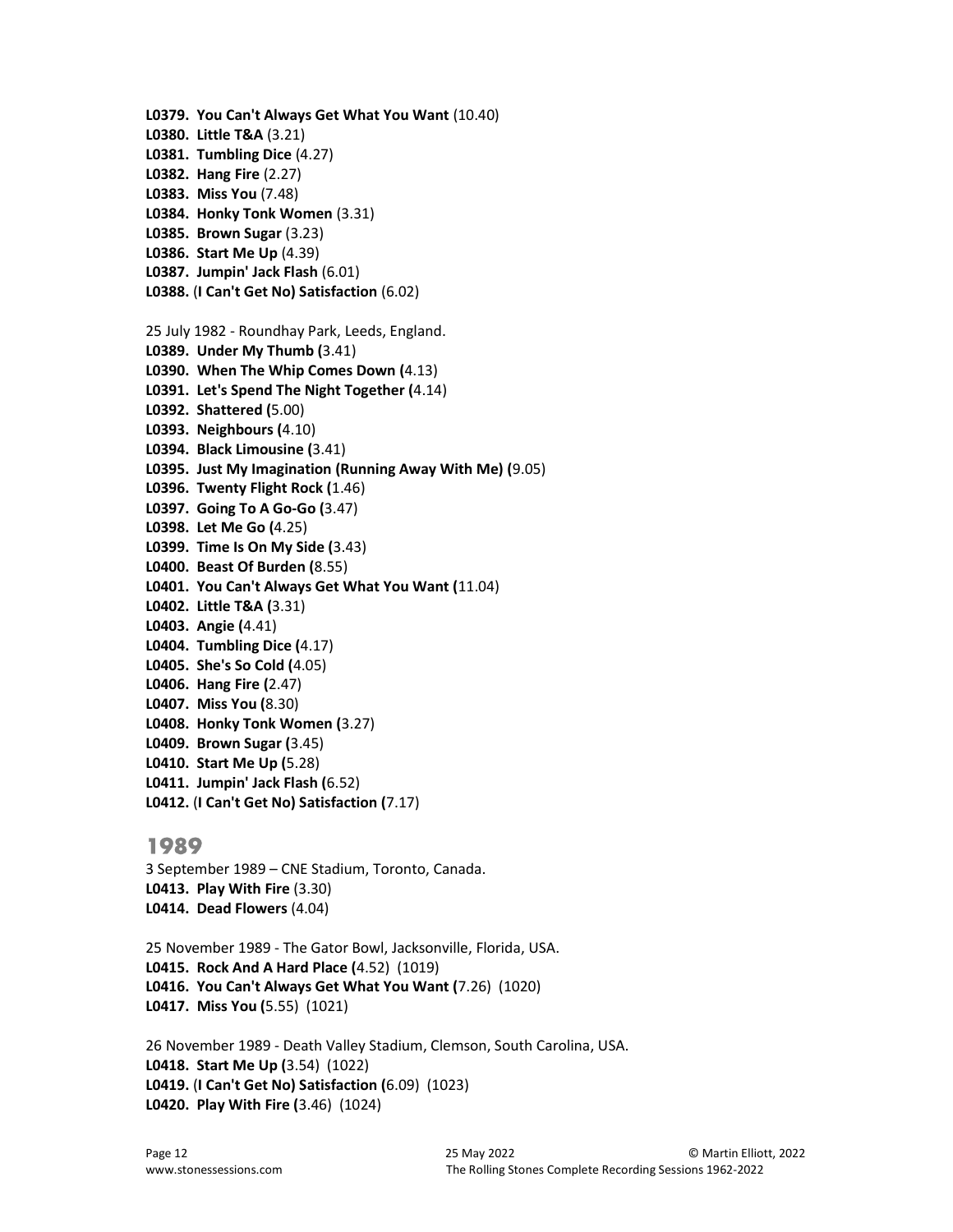L0421. Can't Be Seen (4.17) (1025) L0422. Gimme Shelter (4.54) (1026) 19 December 1989 - Atlantic City Convention Center, Atlantic City, New Jersey, USA. L0423. Start Me Up (3.47) L0424. Bitch (3.27) L0425. Sad Sad Sad (3.47) (1028) L0426. Undercover Of The Night (4.20) (1029) (a) Single Track Version (3.54) L0427. Harlem Shuffle (4.33) L0428. Tumbling Dice (4.18) L0429. Miss You (6.43) L0430. Terrifying (4.59) L0431. Ruby Tuesday (3.47) L0432. Salt Of The Earth (6.01) (1031) L0433. Rock And A Hard Place (5.05) L0434. Mixed Emotions (5.18) L0435. Honky Tonk Women (4.54) L0436. Midnight Rambler (10.20) L0437. You Can't Always Get What You Want (7.17) L0438. Little Red Rooster (6.19) (1035) (a) Flashpoint Album Version (5.15) L0439. Boogie Chillen' (5.32) (1036) L0440. Can't Be Seen (6.06) L0441. Happy (4.33) L0442. Paint It Black (3.50) L0443. 2000 Light Years From Home (7.24) L0444. Sympathy For he Devil (7.41) L0445. Gimme Shelter (7.31) L0446. It's Only Rock 'n' Roll (But I Like It) (4.48) L0447. Brown Sugar (4.35) L0448. (I Can't Get No) Satisfaction (7.25) L0449. Jumpin' Jack Flash (6.36) 1990 24 February 1990 - Korakuen Dome, Tokyo, Japan.

L0450. Start Me Up (4.03) L0451. Bitch (4.00) L0452. Sad Sad Sad (3.51) L0453. Harlem Shuffle (4.17) L0454. Tumbling Dice (4.20) L0455. Miss You (6.54) L0456. Ruby Tuesday (3.34) L0457. Almost Hear You Sigh (5.24) L0458. Rock And A Hard Place (5.16) L0459. Mixed Emotions (5.26) L0460. Honky Tonk Women (5.09) L0461. Midnight Rambler (11.43) L0462. You Can't Always Get What You Want (8.26) L0463. Can't Be Seen (4.54) L0464. Happy (4.02)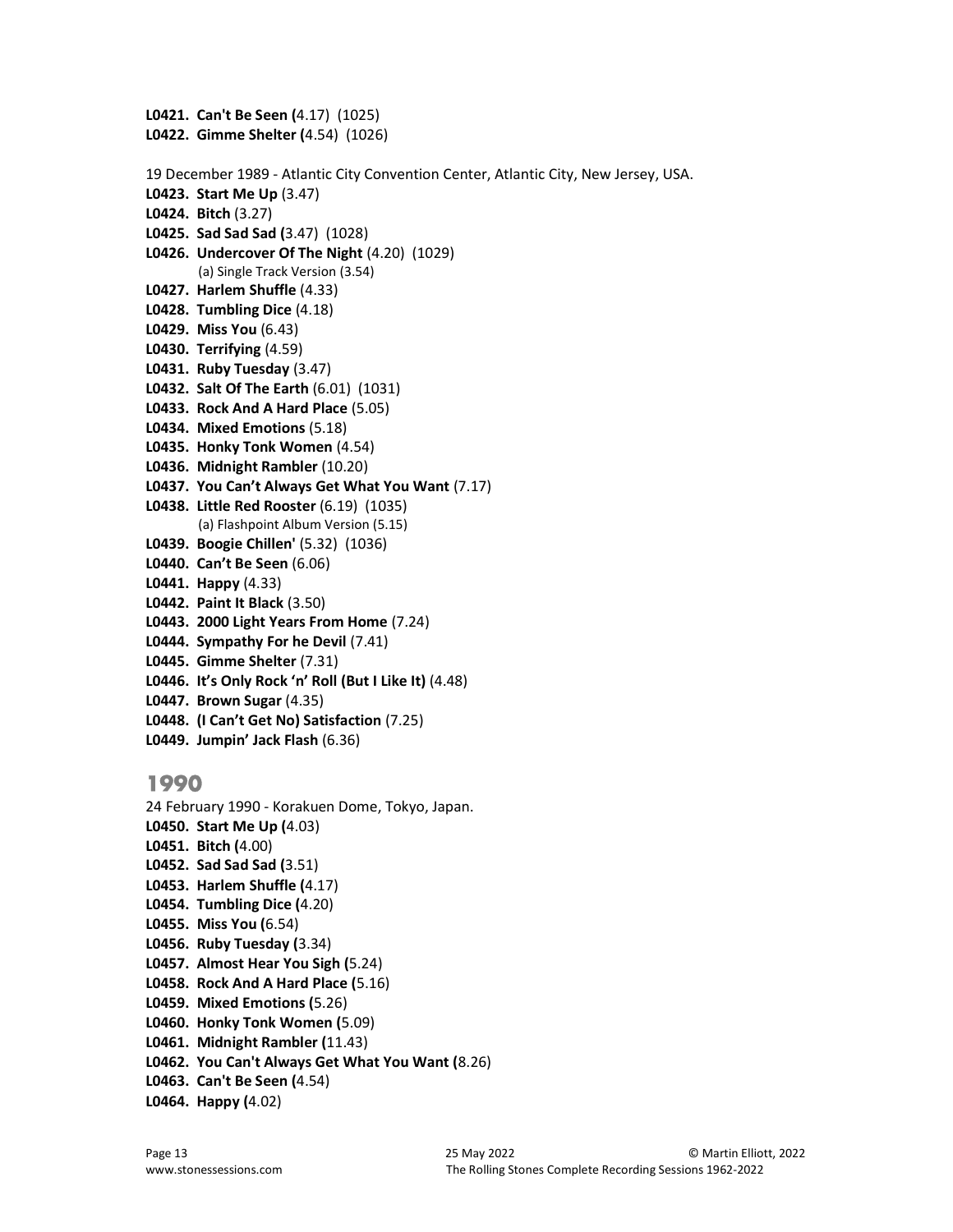L0465. Paint It Black (4.04) L0466. 2000 Light Years From Home (6.51) L0467. Sympathy For The Devil (7.37) L0468. Gimme Shelter (6.37) L0469. It's Only Rock 'n' Roll (4.31) L0470. Brown Sugar (4.29) L0471. (I Can't Get No) Satisfaction (7.44) L0472. Jumpin' Jack Flash (6.55) 26 February 1990 - Korakuen Dome, Tokyo, Japan. L0473. Start Me Up (4.05) L0474. Bitch (3.47) L0475. Sad Sad Sad (3.47) L0476. Harlem Shuffle (4.17) L0477. Tumbling Dice (3.56) L0478. Miss You (6.43) L0479. Ruby Tuesday (3.20) L0480. Almost Hear You Sigh (3.20) L0481. Rock And A Hard Place (5.16) L0482. Mixed Emotions (5.20) L0483. Honky Tonk Women (5.00) L0484. Midnight Rambler (10.31) L0485. You Can't Always Get What You Want (7.45) L0486. Can't Be Seen (5.11) L0487. Happy (4.13) L0488. Paint It Black (4.07) L0489. 2000 Light Years From Home (6.49) L0490. Sympathy For The Devil (5.35) (1039) (a) Un-Edited Version (7.58) L0491. Gimme Shelter (6.28) L0492. It's Only Rock 'n' Roll (4.25) L0493. Brown Sugar (4.34) L0494. (I Can't Get No) Satisfaction (8.56) L0495. Jumpin' Jack Flash (7.37) 27 February 1990 - Korakuen Dome, Tokyo, Japan. L0496. Ruby Tuesday (3.33) (1040) L0497. Angie (3.45) L0498. Jumping Jack Flash (5.00) (1041) L0499. Harlem Shuffle (4.05) (1042) 13 June 1990 - Olympic Stadium, Barcelona, Spain. L0500. Paint It Black (4.02) (1043) L0501. 2000 Light Years From Home (3.27) (1044) (a) 12-inch Gatefold Version (5.10) 6 July 1990 - Wembley Stadium, London, England. L0502. Almost Hear You Sigh (5.14) L0503. Factory Girl (2.47) (1045) L0504. I Just Want To Make Love To You (4.07) (1046) (a) Sam Wheat 2020 Mix Version (4.13) L0505. Street Fighting Man (4.42)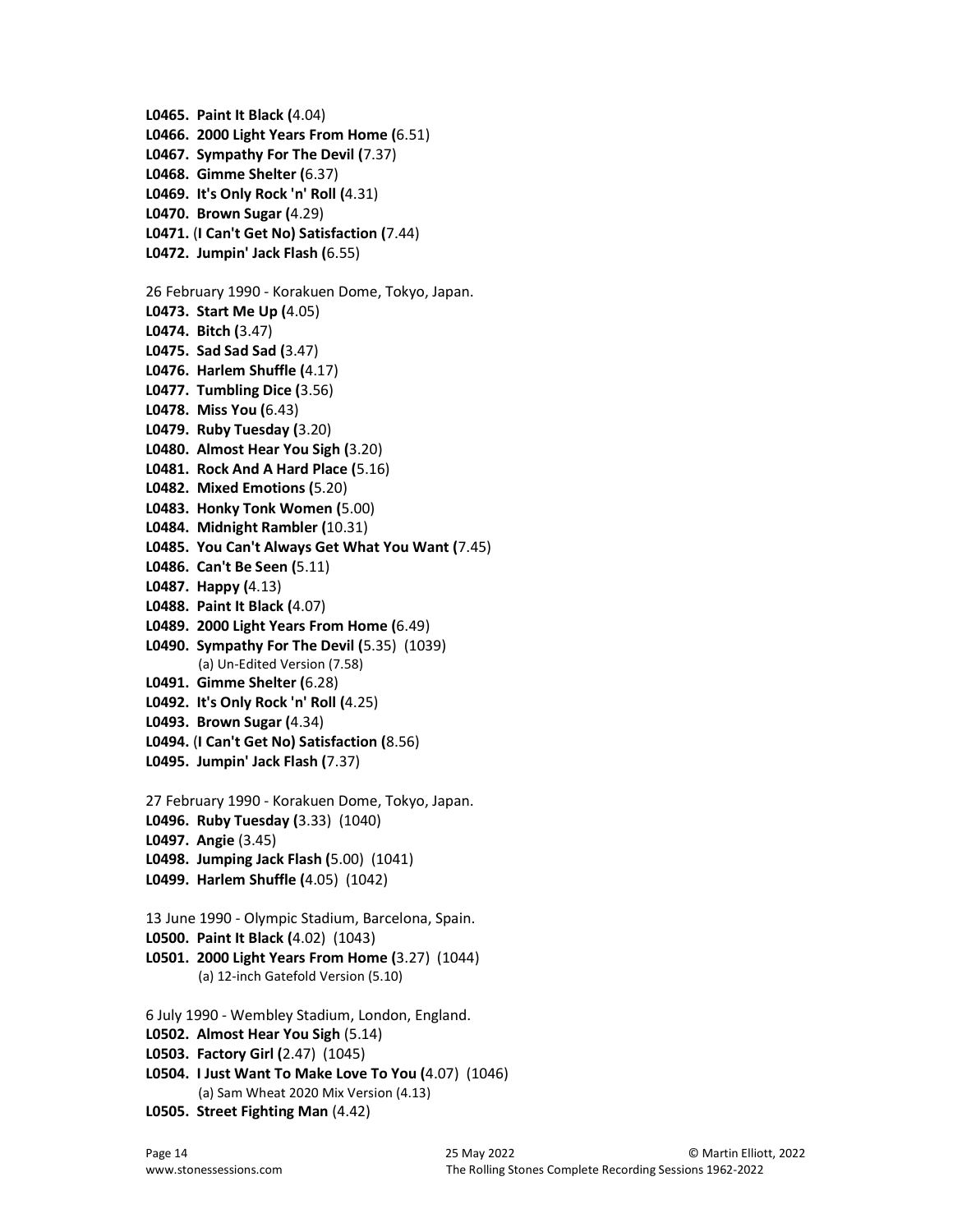```
28 July 1990 - Stadio Delle Alpi, Turin, Italy.
L0506. Sad Sad Sad (3.21) (1047) 
L0507. Rock And A Hard Place (4.57) (1048) 
L0508. Honky Tonk Women (5.02) (1049) 
L0509. Paint It Black (4.18) (1050) 
L0510. 2000 Light Years From Home (5.41) (1051) 
L0511. Brown Sugar (4.45) (1052) 
14 August 1990 - Weisensee, Berlin, Germany.
L0512. Happy (4.20) (1053) 
L0513. It's Only Rock 'N' Roll (5.00) (1054) 
24 August 1990 - Wembley Stadium, London, England.
L0514. Start Me Up (4.03) (1055) 
L0515. Tumbling Dice (4.22) (1056) 
        (a) Edited Version (3.49) 
L0516. Sympathy For The Devil (6.38) (1057) 
L0517. (I Can't Get No) Satisfaction (8.32) (1058) 
25 August 1990 - Wembley Stadium, London, England.
L0518. Ruby Tuesday (3.46) (1059) 
L0519. You Can't Always Get What You Want (7.18) (1060) 
L0520. Street Fighting Man (6.05) (1061) 
        (a) Edited Version (3.25) 
L0521. Brown Sugar (4.45) (1062) 
1994
19 July 1994 - RPM Club, Toronto, Canada.
L0522. I Can't Get Next To You (5.45) * (1141) 
14 August 1994 - Giants Stadium, The Meadowlands, New Jersey, USA.
L0523. Not Fade Away (2.39) (1142) 
L0524. Tumbling Dice (4.02) (1143) 
L0525. You Got Me Rocking (3.45) (1144)
```
- L0526. Shattered (4.11) (1145) L0527. Rocks Off (5.05) (1146) L0528. Sparks Will Fly (4.29) (1147) L0529. (I Can't Get No) Satisfaction (5.28) (1148) L0530. Out Of Tears (5.37) (1149) L0531. All Down The Line (4.29) L0532. Miss You (6.40) (1150) L0533. I Can't Get Next To You (5.17) L0534. Honky Tonk Women (4.48) (1151) L0535. Happy (4.31) L0536. The Worst (2.49) (1152) L0537. Monkey Man (4.25) (1153) L0538. Start Me Up (4.02) (1154) L0539. It's Only Rock 'N' Roll (4.49) (1155) L0540. Street Fighting Man (5.13) (1156)
- L0541. Brown Sugar (5.47) (1157)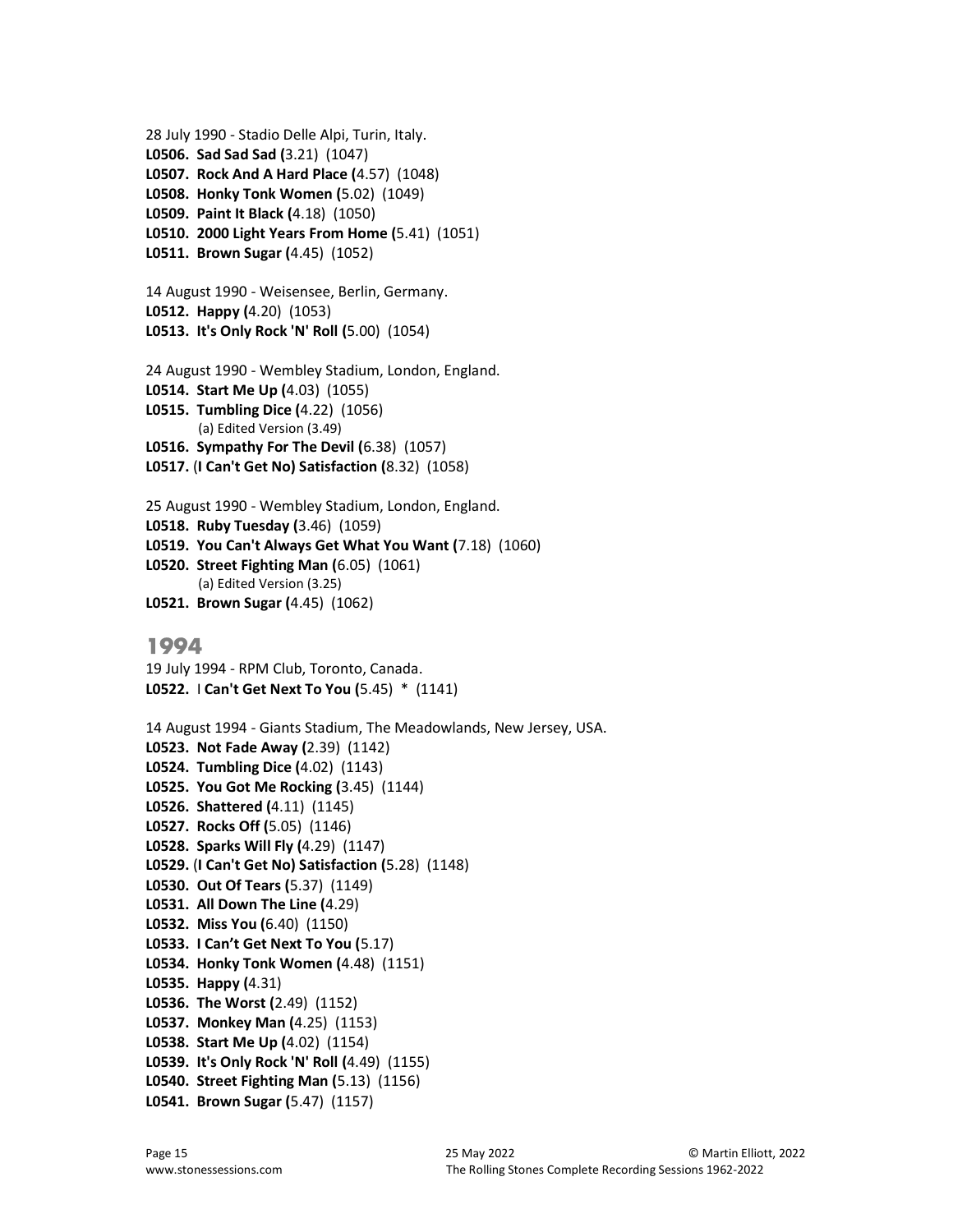L0542. Jumping Jack Flash (5.49) (1158)

8 September 1994 Radio City Music Hall, New York, USA. **L0543.** Love Is Strong  $(4.51)$  \*

25 November 1994 - Joe Robbie Stadium, Miami, Florida, USA. L0544. Not Fade Away (4.18) (1159) L0545. Tumbling Dice (4.49) (1160) L0546. You Got Me Rocking (3.55) (1161) L0547. Rocks Off (5.26) (1162) L0548. Sparks Will Fly (4.10) (1163) L0549. Live With Me (5.00) (1164) L0550. (I Can't Get No) Satisfaction (6.49) (1165) L0551. Beast Of Burden (5.46) (1166) L0552. Angie (4.14) (1167) L0553. Dead Flowers (4.10) (1168) L0554. Sweet Virginia (5.47) (1169) L0555. Doo Doo Doo Doo Doo (Heartbreaker) (4.00) (1170) L0556. It's All Over Now (4.38) (1171) L0557. Stop Breaking Down (5.33) (1172) L0558. Who Do You Love? (4.21) (1173) L0559. I Go Wild (7.28) (1174) L0560. Miss You (13.35) (1175) L0561. Honky Tonk Women (4.37) (1176) L0562. Before They Make Me Run (4.44) (1177) L0563. The Worst (3.26) (1178) L0564. Sympathy For The Devil (6.25) (1179) L0565. Monkey Man (4.26) (1180) L0566. Street Fighting Man (5.10) (1181) L0567. Start Me Up (4.23) (1182) L0568. It's Only Rock 'N' Roll (5.19) (1183) L0569. Brown Sugar (6.18) (1184) L0570. Jumpin' Jack Flash (6.14) (1185)

## 1995

25 February 1995 - Ellis Park, Johannesburg, South Africa. L0571. Out Of Tears (5.23) \* (1186)

6 March 1995 - Tokyo Dome, Tokyo, Japan. L0572. Angie (3.52) (1205)

12 March 1995 - Tokyo Dome, Tokyo, Japan. L0573. Not Fade Away (4.46) (1206) L0574. Tumbling Dice (4.21) (1207) L0575. You Got Me Rocking (3.44) (1208) L0576. Live With Me (4.09) (1209) L0577. Rocks Off (5.09) (1210) L0578. Sparks Will Fly (4.30) (1211) L0579. (I Can't Get No) Satisfaction (6.11) (1212) L0580. Angie (4.15) (1213) L0581. Sweet Virginia (4.41) (1214)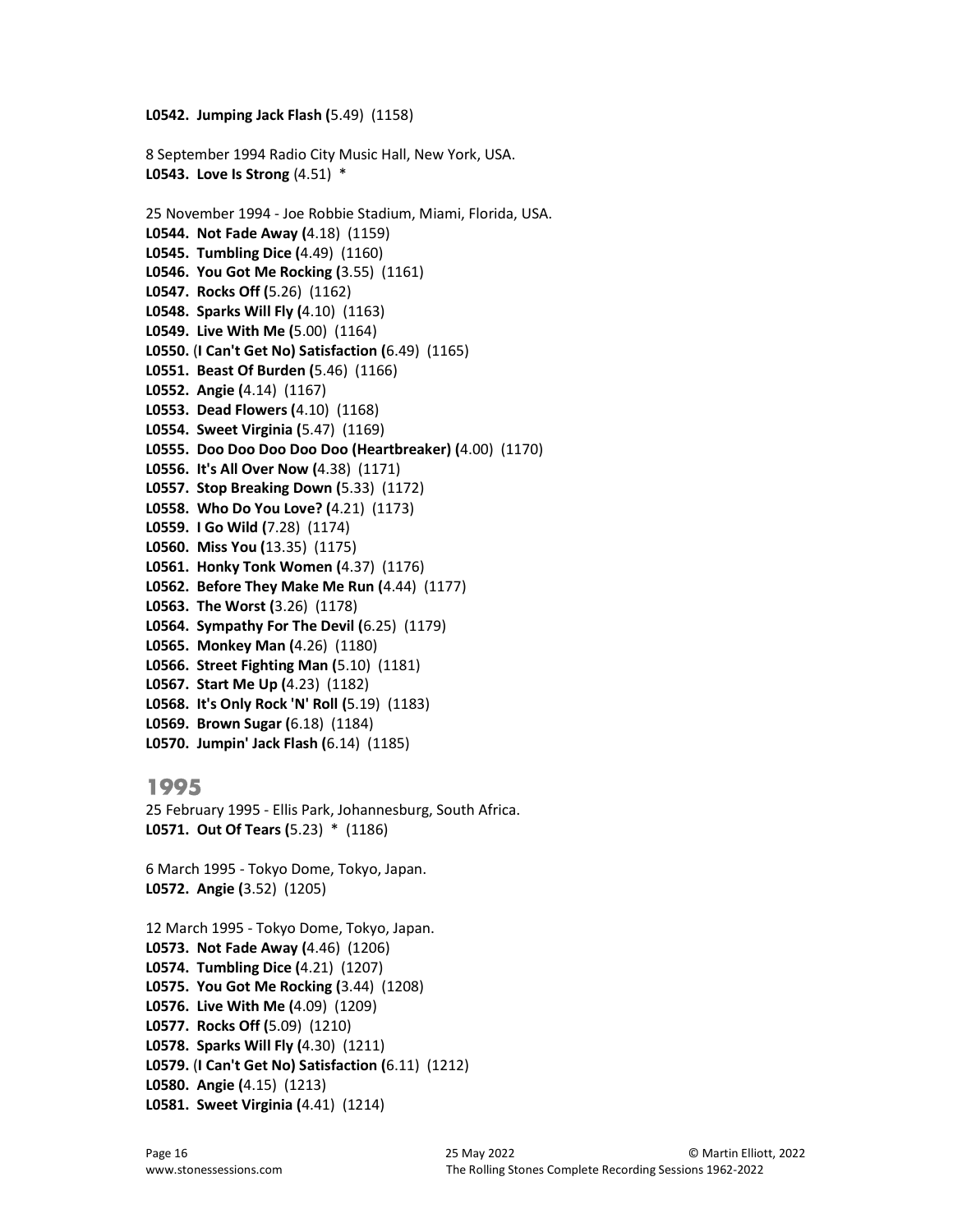```
L0582. Rock And A Hard Place (5.16) (1215) 
L0583. Love Is Strong (5.25) (1216) 
L0584. I Go Wild (6.18) (1217) 
L0585. Miss You (14.28) (1218) 
L0586. Honky Tonk Women (5.13) (1219) 
L0587. Before They Make Me Run (4.15) (1220) 
L0588. Slipping Away (6.00) (1221) 
L0589. Sympathy For The Devil (6.20) (1222) 
L0590. Monkey Man (4.22) (1223) 
L0591. Street Fighting Man (6.05) (1224) 
L0592. Start Me Up (4.16) (1225) 
L0593. It's Only Rock 'N' Roll (5.07) (1226) 
L0594. Brown Sugar (7.57) (1227) 
L0595. Jumpin' Jack Flash (7.00) (1228) 
26 May 1995 - The Paradiso, Amsterdam, Netherlands.
L0596. Not Fade Away (3.11) 
L0597. It's All Over Now (3.59) 
L0598. Live With Me (4.18) 
L0599. Let It Bleed (5.14) 
L0600. The Spider And The Fly (3.52) 
L0601. Beast Of Burden (5.11) 
L0602. Angie (4.26) 
L0603. Wild Horses (5.22) 
L0604. Sweet Virginia (4.51) 
L0605. Dead Flowers (4.00) 
L0606. Shine A Light (4.51) 
L0607. Like A Rolling Stone (6.10) 
L0608. Connection (3.05) 
L0609. Slipping Away (6.03) 
L0610. The Worst (2.37) 
L0611. Gimme Shelter (6.53) (1229) 
L0612. All Down The Line (4.41) 
L0613. Respectable (2.57) 
L0614. Rip This Joint (2.56) 
L0615. Street Fighting Man (3.40) (1230) 
27 May 1995 - The Paradiso, Amsterdam, Netherlands.
L0616. It's All Over Now (3.34) (1231) 
L0617. Still A Fool (5.37) * (1233) 
L0618. Jump On Top Of Me (4.15) * (1236) 
L0619. Can't Get Next To You (5.22) * (1237) 
L0620. All Down The Line (4.22) (1238) 
3 July 1995 - Olympia Theatre, Paris, France.
L0621. Honky Tonk Women (4.53) 
L0622. Tumbling Dice (4.08) (1242) 
L0623. You Got Me Rocking (3.36) 
L0624. All Down The Line (4.51) 
L0625. Shattered (4.33) 
L0626. Beast Of Burden (5.29)
```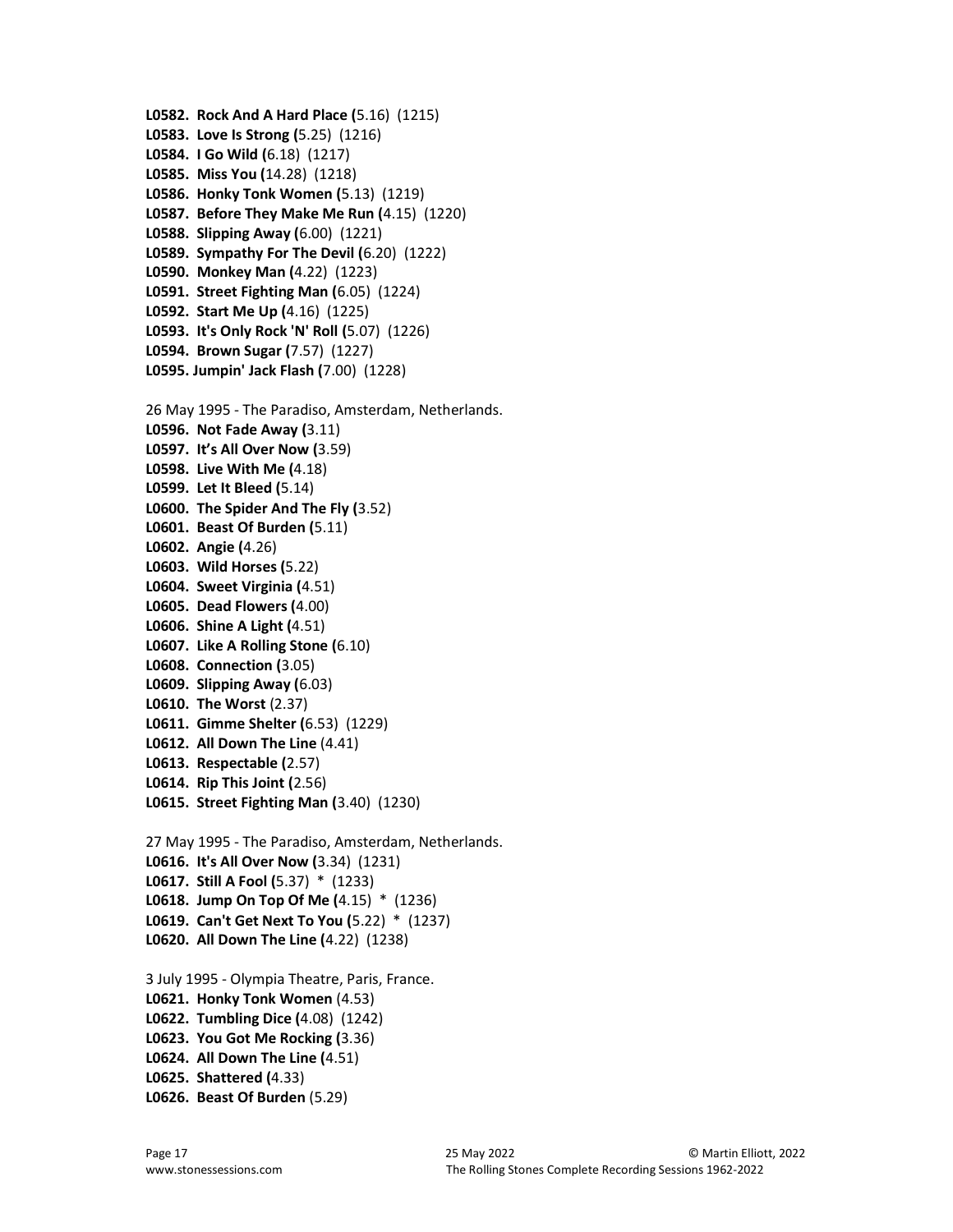L0627. Let It Bleed (4.15) (1243) L0628. Angie (3.28) (1244) L0629. Wild Horses (5.49) L0630. Down In The Bottom (3.36) L0631. Shine A Light (4.38) (1245) L0632. Like A Rolling Stone (5.59) L0633. I Go Wild (6.49) L0634. Miss You (9.14) L0635. Connection (4.03) L0636. Slipping Away (5.45) L0637. Midnight Rambler (10.10) L0638. Rip This Joint (2.30) L0639. Start Me Up (4.18) L0640. It's Only Rock 'n' Roll (5.04) L0641. Brown Sugar (5.12) L0642. Jumpin' Jack Flash (7.36) 19 July 1995 - Brixton Academy, Brixton, London, England. L0643. I Can't Get Next To You (2.41) L0644. Honky Tonk Women (5.40) L0645. Tumbling Dice (4.48) L0646. You Got Me Rocking (3.23) L0647. Live With Me (3.52) (1246) L0648. Black Limousine (3.30) (1247) L0649. Dead Flowers (4.13) (1248) L0650. Sweet Virginia (4.05) (1249) L0651. Far Away Eyes (4.43) (1250) L0652. Love In Vain (5.27) L0653. Down In The Bottom (3.30) L0654. Shine A Light (4.47) L0655. Like A Rolling Stone (5.38) (1251) (a) Edited Single Version (4.20) L0656. Monkey Man (4.29) L0657. I Go Wild (6.42) L0658. Miss You (9.39) L0659. Connection (3.48) (1252) L0660. Slipping Away (5.58) L0661. Midnight Rambler (9.09) L0662. Rip This Joint (2.32) (1253) L0663. Start Me Up (4.04) L0664. Brown Sugar (6.18) L0665. Jumpin' Jack Flash (7.50)

#### 1997

18 September 1997 - The Double Door Club, Chicago, USA. L0666. Shame, Shame, Shame (3.59) \* (1301)

23 September 1997 – Soldier Field, Chicago, USA. L0667. Rock And A Hard Place (4.48) L0668. Under My Thumb (4.23) L0669. All About You (4.35)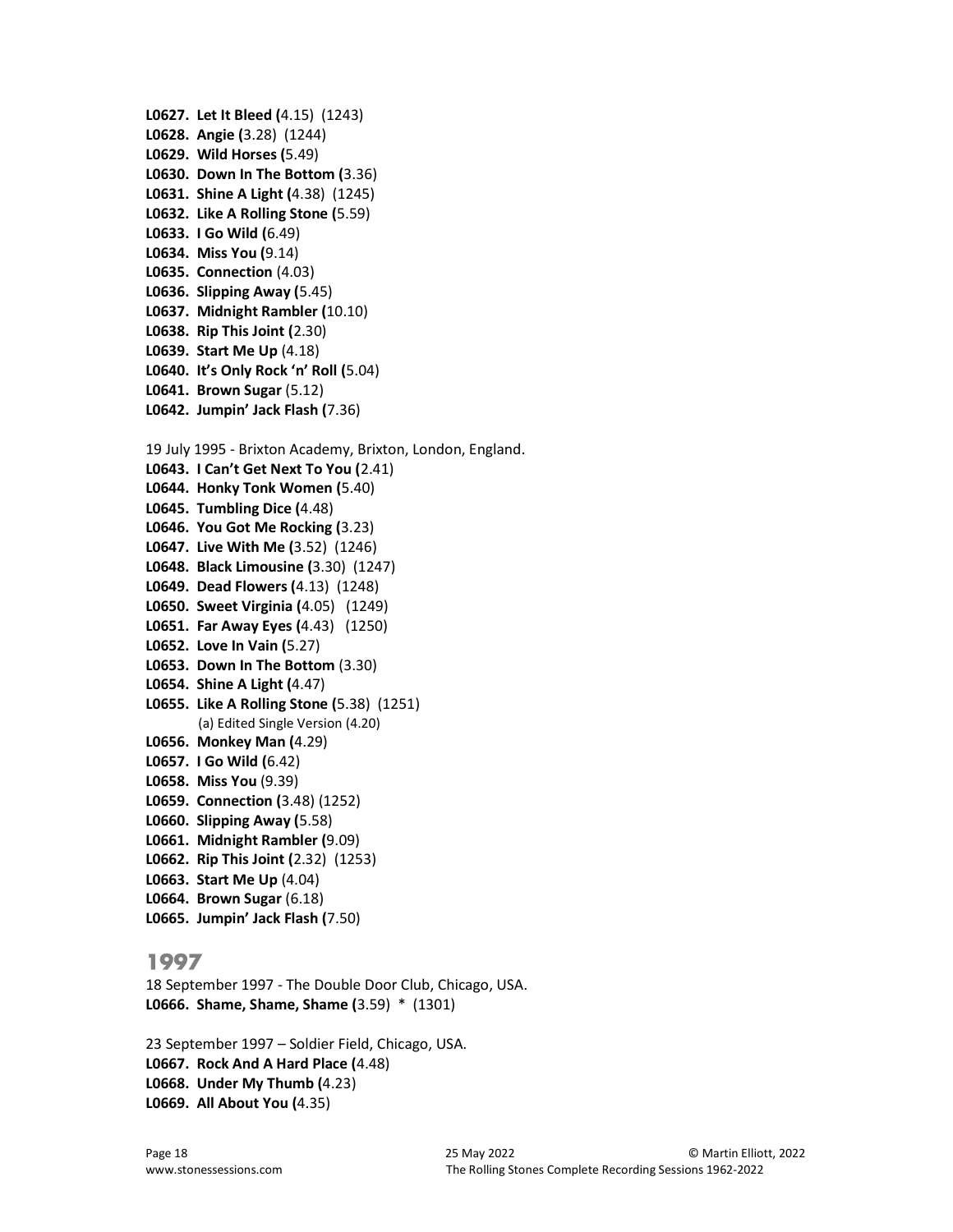```
L0670. Little Queenie (3.42) 
L0671. Let It Bleed (4.58) 
25 October 1997 - Capitol Theatre, Port Chester, New York, USA. 
L0672. Gimme Shelter (6.22) (1302) 
        (a) Edited Promo Version (4.16) 
12 December 1997 - TWA Dome, St Louis, USA.
L0673. (I Can't Get No) Satisfaction (5.09) (1303) 
L0674. Let's Spend The Night Together (4.26) (1304) 
L0675. Flip The Switch (4.09) (1305) 
L0676. Gimme Shelter (6.34) (1306) 
L0677. Wild Horses (5.59) (1307) 
L0678. Anybody Seen My Baby? (4.47) * (1308) 
L0679. Saint Of Me (5.20) (1309) 
L0680. Corrine, Corrina (4.17) (1310) 
L0681. Out Of Control (8.01) (1311) 
L0682. Waiting On A Friend (5.02) (1312) 
L0683. Miss You (9.15) (1313) 
L0684. All About You (4.45) * (1314) 
L0685. Wanna Hold You (4.51) (1315) 
L0686. It's Only Rock 'N' Roll (4.46) (1316) 
L0687. The Last Time (4.47) (1317) 
L0688. Like A Rolling Stone (5.26) (1318) 
L0689. Sympathy For The Devil (8.00) (1319) 
L0690. Tumbling Dice (5.31) (1320) 
L0691. Honky Tonk Women (5.02) (1321) 
L0692. Start Me Up (4.37) (1322) 
L0693. Jumping Jack Flash (7.02) (1323) 
L0694. You Can't Always Get What You Want (5.37) (1324) 
L0695. Brown Sugar (6.23) (1325)
```
16 January 1998 - Madison Square Garden, New York, USA. L0696. Out Of Control (Don Was Live Remix) (6.54) (1326)

4 April 1998 - River Plate, Buenos Aires, Argentina. L0697. Saint Of Me (5.25) (1327) L0698. Out Of Control (7.59) (1328)

5 April 1998 – River Plate, Buenos Aires, Argentina. L0699. (I Can't Get No) Satisfaction (5.20) L0700. Let's Spend The Night Together (4.05) L0701. Flip The Switch (4.03) L0702. Gimme Shelter (6.37) L0703. Sister Morphine (6.19) L0704. It's Only Rock 'n' Roll (4.39) L0705. Saint Of Me (5.13) L0706. Out Of Control (7.31)

```
L0707. Miss You (9.53)
```

```
L0708. Like A Rolling Stone (6.25)
```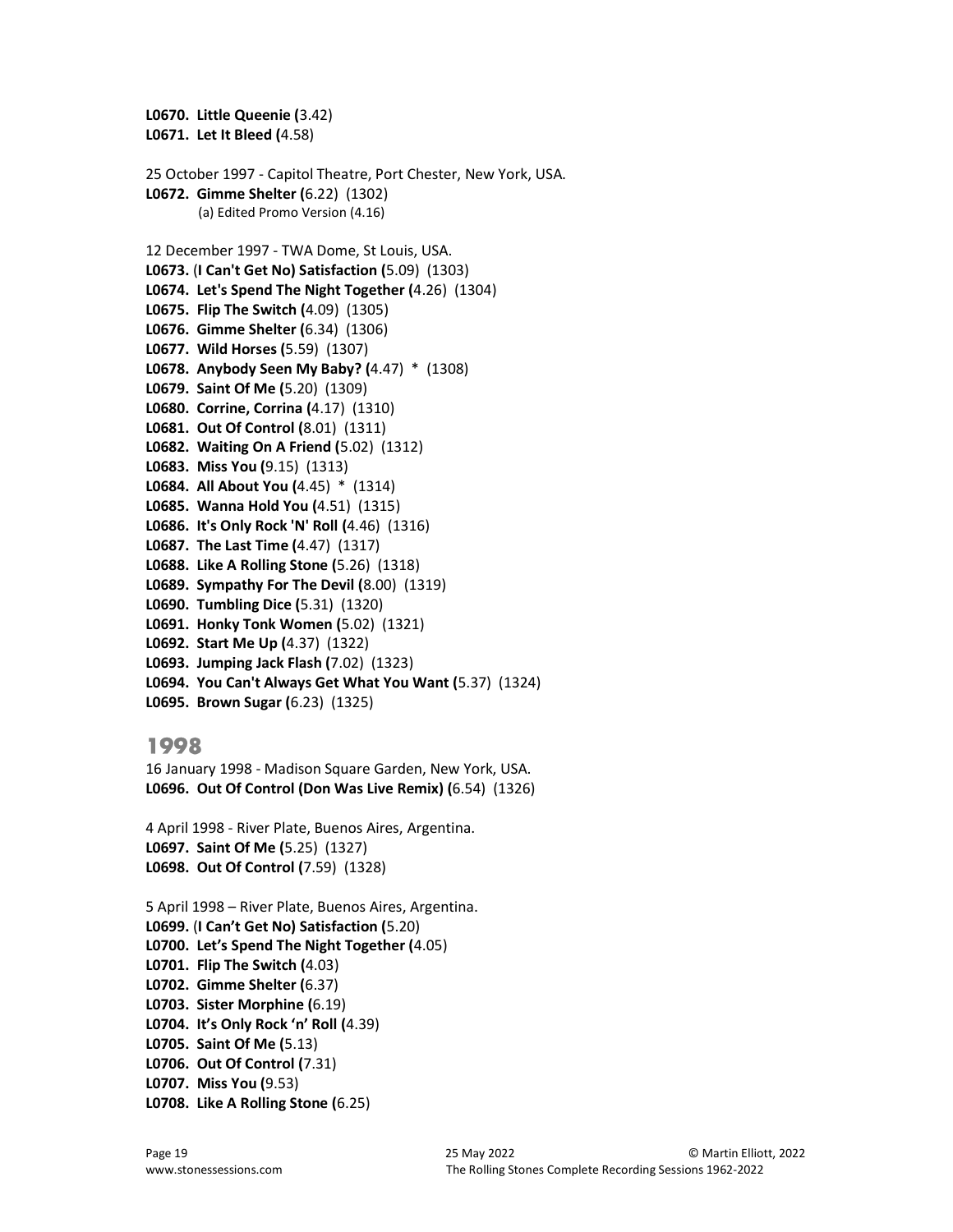L0709. Thief In The Night (6.19) L0710. Wanna Hold You (4.52) L0711. Little Queenie (4.18) L0712. When The Whip Comes Down (3.52) L0713. You Got Me Rocking (3.13) L0714. Sympathy For The Devil (8.11) L0715. Tumbling Dice (5.56) L0716. Honky Tonk Women (4.50) L0717. Start Me Up (4.20) L0718. Jumpin' Jack Flash (6.58) L0719. You Can't Always Get What You Want (5.48) L0720. Brown Sugar (7.01) 13 June 1998 - Zeppelinfield, Nuremburg, Germany. L0721. Thief In The Night (5.37) (1331) 1 July 1998 - Arena, Amsterdam, Netherlands. L0722. Flip The Switch (4.12) (1333) L0723. Live With Me (3.54) (1334) L0724. I Just Want To Make Love To You (5.19) (1332) 5 July 1998 - Arena, Amsterdam, Netherlands. L0725. Memory Motel (6.05) (1335) (a) Remix Edit Version (4.45) (b) Call Out Hook (0.15) L0726. Respectable (3.35) (1336) 6 July 1998 - Arena, Amsterdam, Netherlands. L0727. You Got Me Rocking (3.25) (1337) L0728. Sister Morphine (6.16) (1338) 2 September 1998 – Weser Stadium, Bremen, Germany. L0729. (I Can't Get No) Satisfaction (5.09) L0730. Let's Spend The Night Together (4.34) L0731. Flip The Switch (4.33) L0732. Gimme Shelter (6.43) L0733. Anybody Seen My Baby? (5.19) L0734. Paint It Black (5.04) L0735. Saint Of Me (6.54) L0736. Out Of Control (8.16) L0737. Memory Motel (6.19) L0738. Miss You (15.53) L0739. Thief In The Night (6.57) L0740. Wanna Hold You (4.58) L0741. It's Only Rock 'n' Roll (4.37) L0742. You Got Me Rocking (3.42) L0743. Like A Rolling Stone (5.51) L0744. Sympathy For The Devil (8.39) L0745. Tumbling Dice (5.30) L0746. Honky Tonk Women (4.42) L0747. Start Me Up (4.47)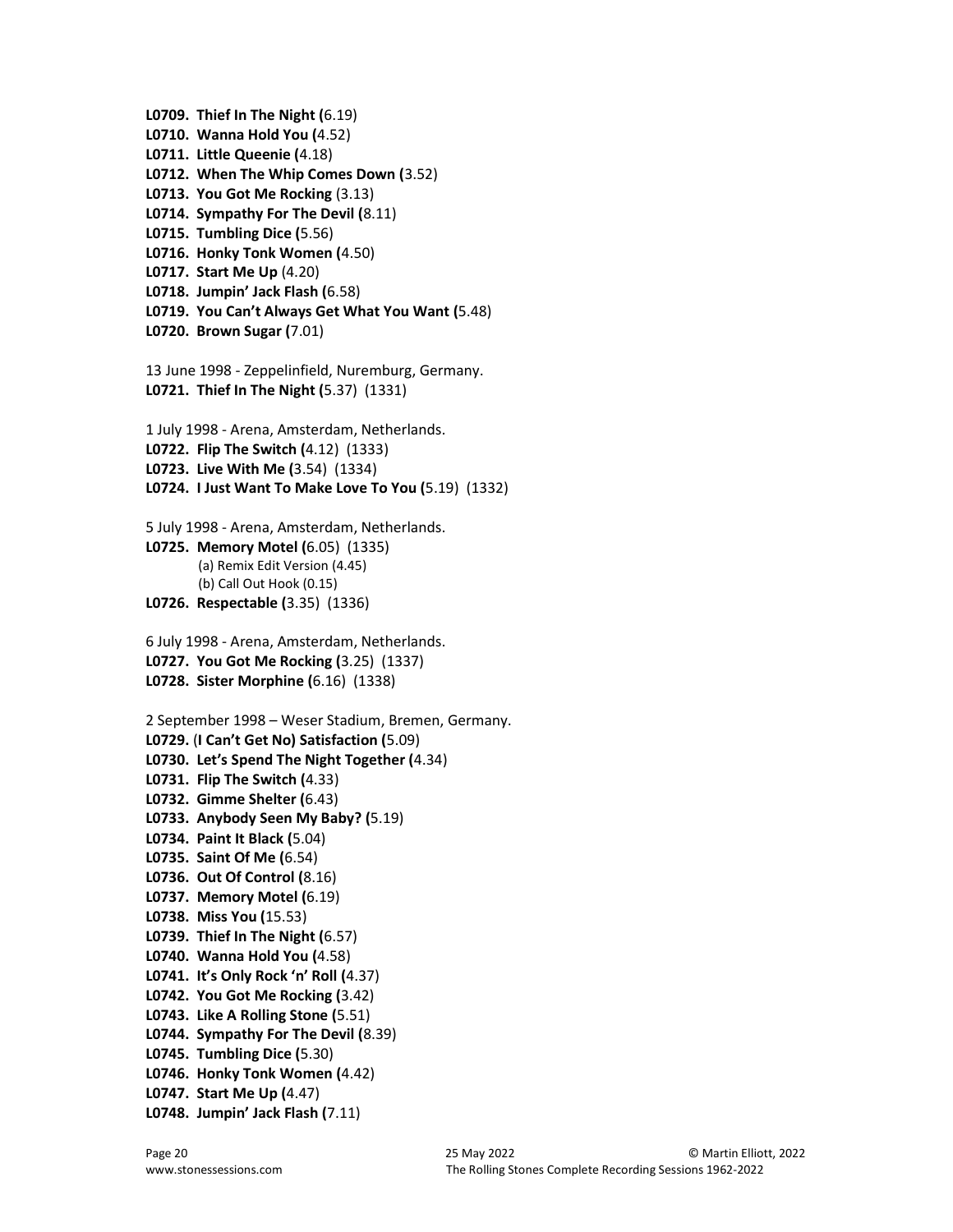L0749. You Can't Always Get What You Want (5.45) L0750. Brown Sugar (7.31)

#### 1999

19 April 1999 – San Jose Arena, San Jose, USA. L0751. Jumpin' Jack Flash (3.47) L0752. Bitch (5.02) L0753. You Got Me Rocking (3.48) L0754. Respectable (3.43) L0755. Honky Tonk Women (4.50) L0756. I Got The Blues (3.47) L0757. Saint Of Me (5.47) L0758. Some Girls (5.06) L0759. Paint It Black (4.25) L0760. You Got The Silver (4.40) L0761. Before They Make Me Run (3.56) L0762. Out Of Control (7.21) L0763. Route 66 (3.13) L0764. Get Off Of My Cloud (3.17) L0765. Midnight Rambler (12.13) L0766. Tumbling Dice (4.37) L0767. It's Only Rock 'n' Roll (But I Like It) (5.36) L0768. Start Me Up (4.04) L0769. Brown Sugar (7.40) L0770. Sympathy For The Devil (8.57)

```
20 April 1999 – San Jose Arena, San Jose, USA.
L0771. Gimme Shelter (6.47) 
L0772. Moonlight Mile (4.26)
```
8 June 1999 - Shepherds Bush Empire, London, England. L0773. Melody (5.06) \* (1340) L0774. Brand New Car (4.30) \* (1341) L0775. Moon Is Up (4.58) \* (1342)

## 2002

```
16 August 2002 - Palais Royale, Toronto, Canada.
L0776. Torn And Frayed (4.46) * (1351)
```
16 September 2002 – Aragon Theatre, Chicago, USA. L0777. (You Got To Walk And) Don't Look Back (4.03) \* (1352)

4 November 2002 - Wiltern Theatre, Los Angeles, USA. L0778. Beast Of Burden (5.19) (1353) (a) Edit Version - (4.08) L0779. Everybody Needs Somebody To Love (6.34) (1354) L0780. You Don't Have To Mean It (4.34) (1355) L0781. Rock Me Baby (3.50) (1356) L0782. Can't You Hear Me Knocking (10.02) (1357) L0783. Bitch (4.00) (1358)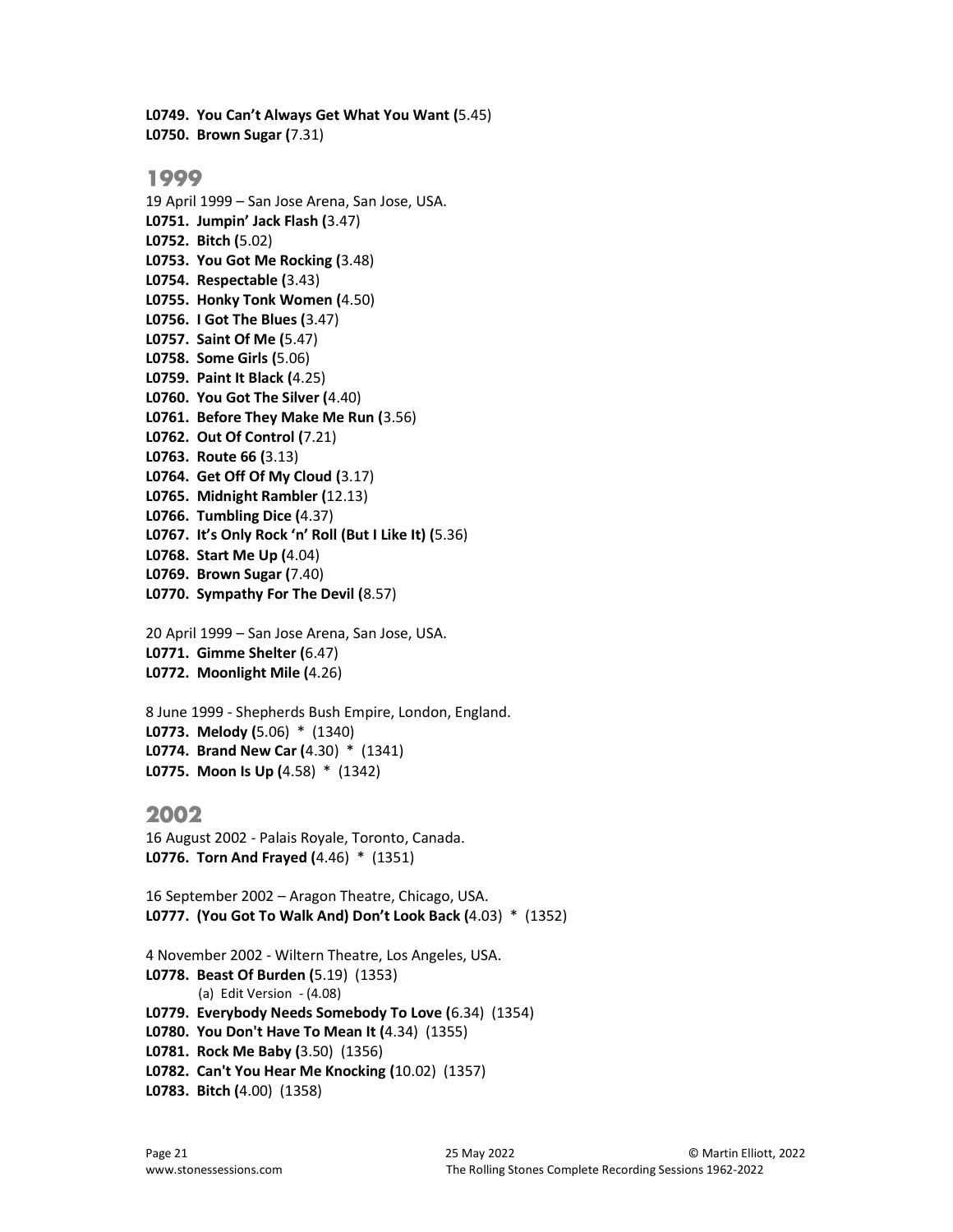18 January 2003 - Madison Square Garden, New York, USA. L0784. Street Fighting Man (4.20) (1359) L0785. Start Me Up (4.02) (1360) L0786. If You Can't Rock Me (4.06) (1361) L0787. Don't Stop (4.58) (1362) L0788. Monkey Man (4.04) (1363) (a) Edit Version - (3.40) L0789. Angie (3.29) (1364) L0790. Let It Bleed (4.59) (1365) L0791. Midnight Rambler (12.25) (1366) L0792. Tumbling Dice (x.xx) L0793. Thru And Thru (6.39) (1367) L0794. Happy (3.37) (1368) L0795. Gimme Shelter (6.50) (1369) L0796. You Got Me Rocking (3.56) (1370) L0797. Can't You Hear Me Knocking (11.19) (1371) L0798. Honky Tonk Women (3.24) (1372) L0799. (I Can't Get No) Satisfaction (7.33) (1373) (a) Edit Version - (4.56) L0800. It's Only Rock 'N' Roll (4.54) (1374) L0801. When The Whip Comes Down (4.28) (1375) L0802. Brown Sugar (3.50) (1376) L0803. Sympathy For The Devil (6.15) (1377) L0804. Jumpin' Jack Flash (5.55) (1378) 8 June 2003 - Circus Krone, Munich, Germany. L0805. I Can't Turn You Loose (7.13) (1379) 20 June 2003 - Festwiese, Leipzig, Germany. L0806. Rock Me Baby (7.02) (1380) 11 July 2003 - Olympia Theatre, Paris, France. L0807. Start Me Up (4.34) (1381) L0808. Live With Me (4.41) (1382) L0809. Neighbours (3.40) (1383) (a) Non-Edited Version (4.05) L0810. Hand Of Fate (4.32) (1384) L0811. No Expectations (4.50) (1385) L0812. Worried About You (6.00) (1386) L0813. Doo Doo Doo Doo Doo (Heartbreaker) (4.07) (1387) L0814. Stray Cat Blues (5.06) (1388) L0815. Dance (Pt. 1) (6.13) (1389) L0816. Everybody Needs Somebody To Love (5.48) (1390) L0817. That's How Strong My Love Is (5.09) (1391) L0818. Going To A Go-Go (7.49) (1392) L0819. The Nearness Of You (4.34) (1393) L0820. Before They Make Me Run (4.00) (1394) L0821. Love Train (6.03) (1395) L0822. Respectable (3.03) (1396) L0823. Honky Tonk Women (4.22) (1397)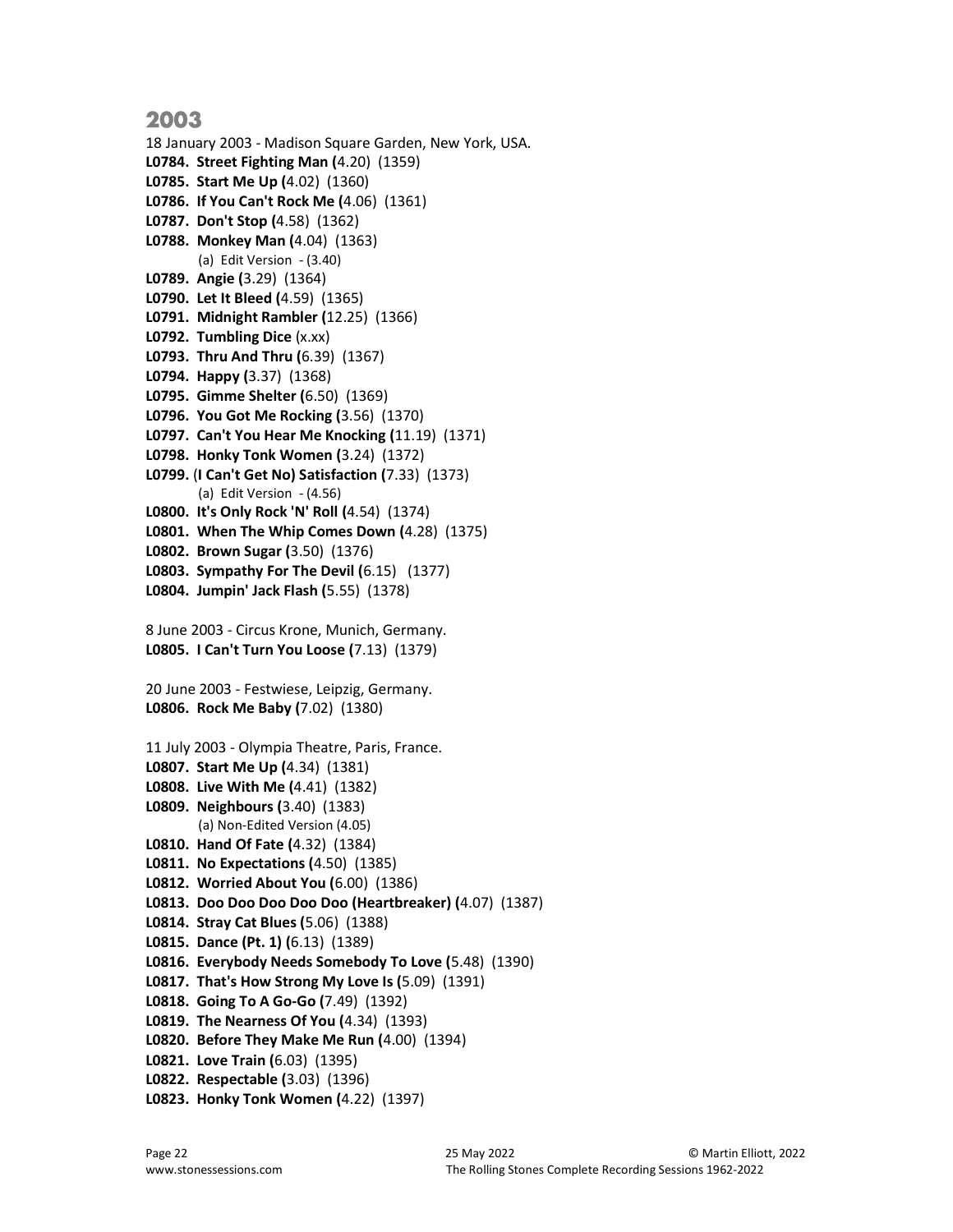```
L0824. Brown Sugar (6.30) (1398) 
L0825. Jumpin' Jack Flash (7.07) (1399) 
30 July 2003 - Downsview Park, Toronto, Canada.
L0826. Start Me Up (5.19) (1400) 
L0827. Ruby Tuesday (3.19) (1401) 
L0828. Miss You (6.22) (1402) 
L0829. Rock Me Baby (6.49) (1403) 
L0830. (I Can't Get No) Satisfaction (9.09) (1404) 
L0831. Jumpin' Jack Flash (6.27) (1405) 
        (a) Edit Version - (5.58)
24 August 2003 - Twickenham Stadium, London, England.
L0832. Brown Sugar (4.08) (1406) 
L0833. You Got Me Rocking (4.10) (1407) 
L0834. Rocks Off (3.41) (1408) 
L0835. Wild Horses (5.04) (1409) 
L0836. You Can't Always Get What You Want (6.45) (1410) 
        (a) Edit Version - (4.15)
L0837. Paint It Black (4.44) (1411) 
L0838. Tumbling Dice (5.38) (1412) 
L0839. Slipping Away (5.54) (1413) 
L0840. Sympathy For The Devil (9.54) (1414) 
L0841. Star Star (4.08) (1415) 
L0842. I Just Want To Make Love To You (4.52) (1416) 
L0843. Street Fighting Man (3.43) (1417) 
L0844. Gimme Shelter (9.00) (1418) 
L0845. Honky Tonk Women (4.38) (1419) 
L0846. (I Can't Get No) Satisfaction (8.14) (1420) 
L0847. Jumpin' Jack Flash (7.39) (1421) 
20 September 2003 - Twickenham Stadium, London, England.
L0848. Salt Of The Earth (4.51) * (1422)
```

```
10 May 2005 - Julliard School Of Music, New York, USA. 
L0849. Start Me Up (4.47) * (1449) 
L0850. Oh No, Not You Again (4.25) * (1450) 
L0851. Brown Sugar (5.32) * (1451)
```
10 August 2005 - Phoenix Concert Theatre, Toronto, Canada. L0852. Rough Justice (4.15) L0853. Live With Me (4.11) L0854. 19th Nervous Breakdown (5.57) L0855. She's So Cold (4.43) L0856. Dead Flowers (4.43) L0857. Back Of My Hand (5.09) (1452) (a) The Biggest Bang DVD (Audio) (4.13)

L0858. Ain't Too Proud To Beg (4.21)

```
L0859. Infamy (5.50)
```
L0860. Oh No, Not You Again (5.50)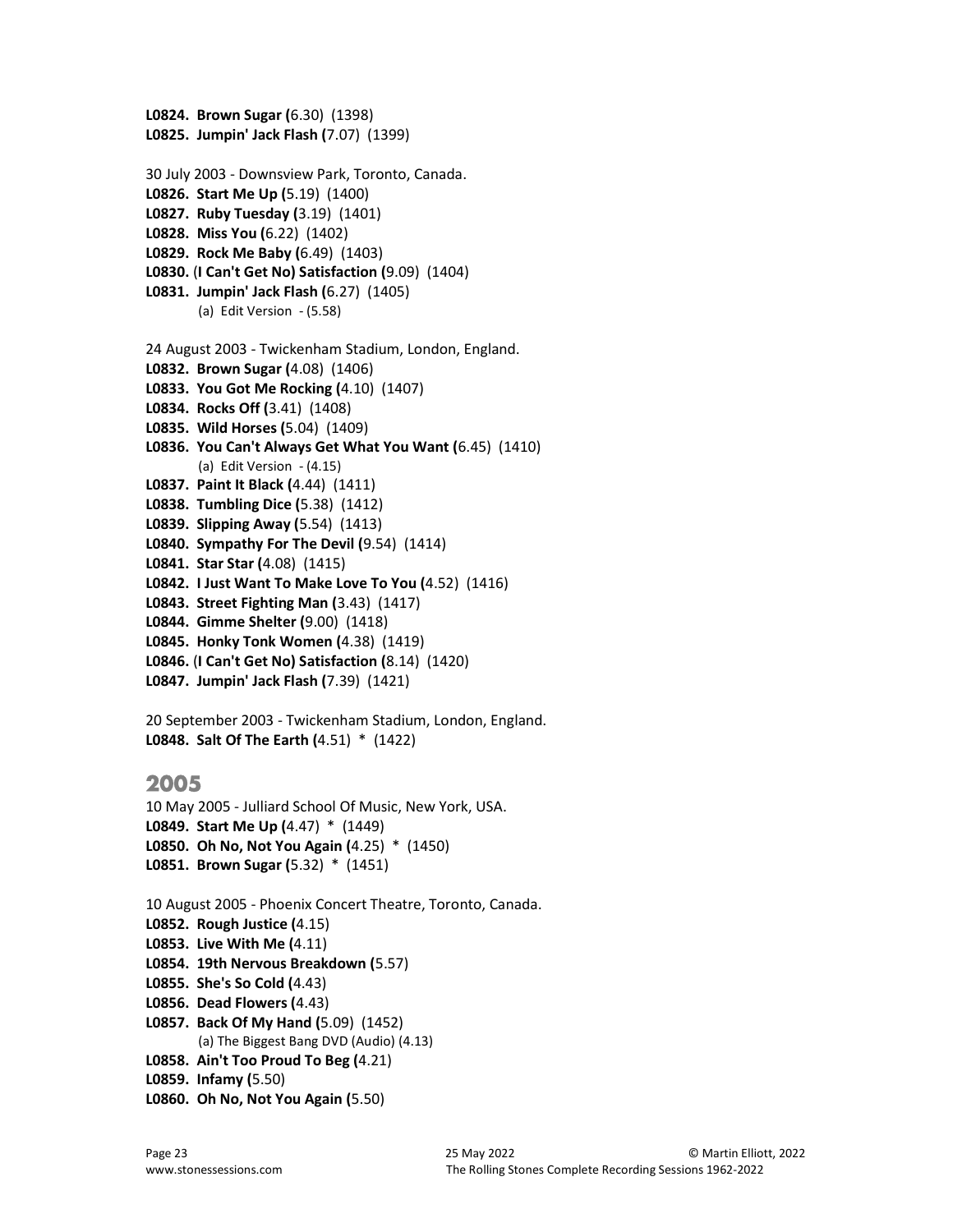L0861. Get Up, Stand Up (6.21) (1453) (a) The Biggest Bang DVD version (5.53) L0862. Mr. Pitiful (3.29) (1454) (a) The Biggest Bang DVD Version (3.18) L0863. Tumbling Dice (4.41) L0864. Brown Sugar (4.48) L0865. Jumpin' Jack Flash (5.03) 21 August 2005 - Fenway Park, Boston, Massachusetts, USA. L0866. Shattered (4.44) \* (1455) 28 September 2005 - PNC Park, Pittsburgh, Pennsylvania, USA. L0867. Wild Horses (4.47) (1457) 22 November 2015 - Delta Center, Salt Lake City, Utah, USA. L0868. Start Me Up (4.09) L0869. You Got Me Rocking (3.42) L0870. She's So Cold (5.02) L0871. Tumbling Dice (6.04) L0872. Rain Fall Down (5.38) L0873. It's Only Rock 'n' Roll (But I Like It) (5.20) L0874. Wild Horses (5.15) L0875. All Down the Line (4.42) L0876. Night Time Is the Right Time (9.16) L0877. Slipping Away (6.40) L0878. Infamy (4.40) L0879. Miss You (6.29) L0880. Rough Justice (3.37) L0881. Get Off of My Cloud (3.28) L0882. Honky Tonk Women (4.34) L0883. Sympathy for the Devil (6.53) L0884. Brown Sugar (4.55) L0885. Jumpin' Jack Flash (6.05) L0886. You Can't Always Get What You Want (7.22) L0887. (I Can't Get No) Satisfaction (6.01) 2006

5 February 2006 - Ford Field, Detroit, Michigan, USA. L0888. Start Me Up (3.44) (1458) L0889. Rough Justice (2.49) (1459) L0890. (I Can't Get No) Satisfaction (5.25) (1460)

18 February 2006 - Copacabana Beach, Rio De Janeiro, Brazil. L0891. Jumpin' Jack Flash (3.59) (1461) L0892. It's Only Rock 'N' Roll (4.28) (1462) L0893. You Got Me Rocking (3.34) (1463) L0894. Tumbling Dice (4.50) (1464) L0895. Oh No, Not You Again (4.29) (1465) L0896. Wild Horses (5.36) (1466) L0897. Rain Fall Down (5.29) (1467) L0898. Midnight Rambler (12.14) (1468)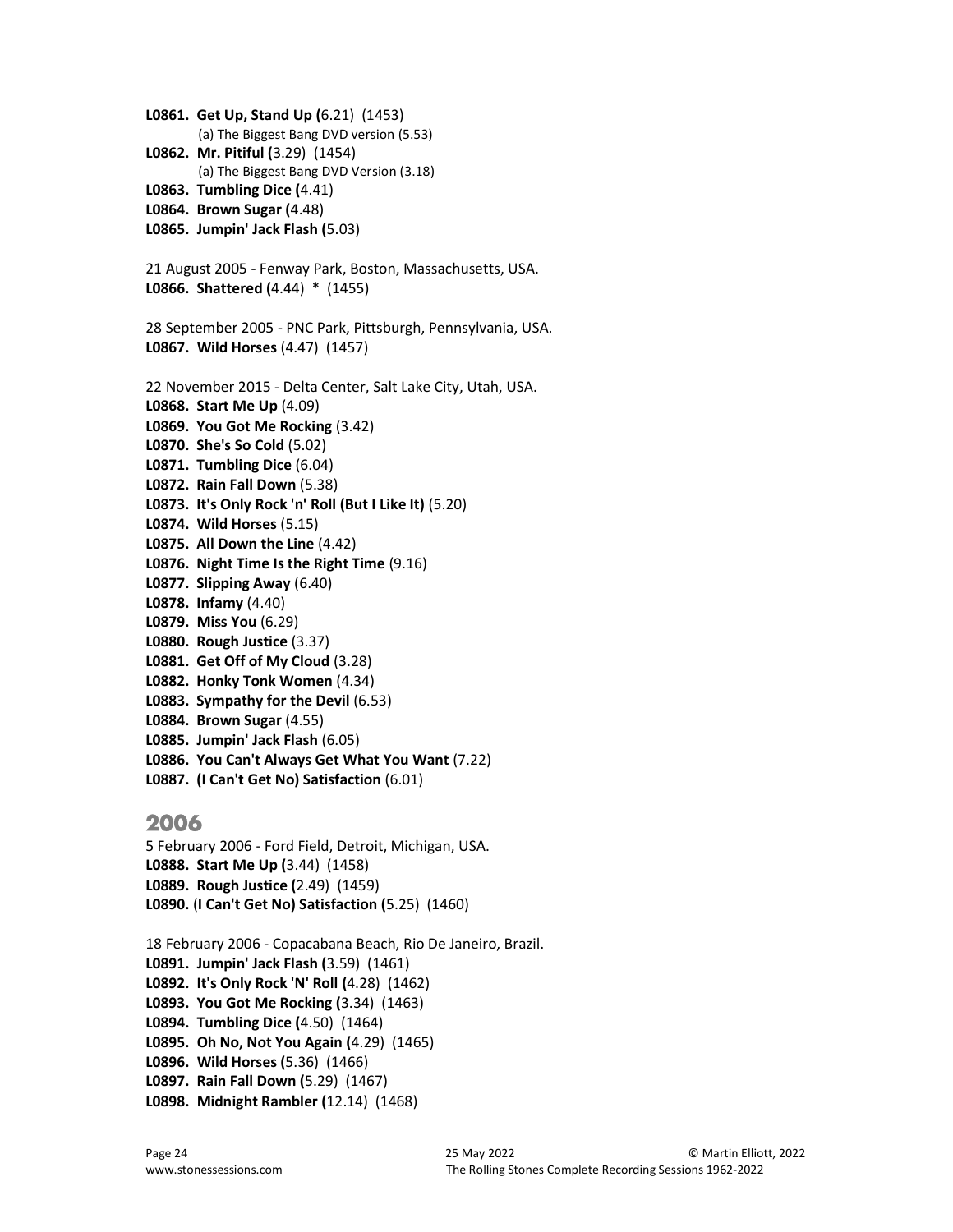L0899. Night Time Is The Right Time (5.16) (1469) L0900. This Place Is Empty (3.47) (1470) L0901. Happy (3.35) (1471) L0902. Miss You (6.05) (1472) L0903. Rough Justice (3.24) (1473) L0904. Get Off Of My Cloud (3.10) (1474) L0905. Honky Tonk Women (4.11) (1475) L0906. Sympathy For The Devil (8.01) (1476) L0907. Start Me Up (4.04) (1477) L0908. Brown Sugar (6.03) (1478) L0909. You Can't Always Get What You Want (7.21) (1479) L0910. (I Can't Get No) Satisfaction (8.17) (1480) 21 February 2006 - River Plate Stadium, Buenos Aires, Argentina. L0911. Worried About You (6.20) (1481) L0912. Happy (4.05) (1482) L0913. Miss You (6.49) (1483) L0914. Paint It Black (4.26) (1484) L0915. (I Can't Get No) Satisfaction (8.25) (1485) 2 April 2006 - Saitama Super Arena, Saitama, Japan. L0916. Let's Spend The Night Together (4.02) (1486) L0917. Rain Fall Down (5.45) (1487) L0918. Rough Justice (3.25) (1488) 8 April 2006 - The Grand Stage, Shanghai, China. L0919. Bitch (4.38) (1489) L0920. Wild Horses (5.16) (1490) L0921. Midnight Rambler (7.43) (1491) L0922. Gimme Shelter (6.18) (1492) L0923. This Place Is Empty (3.23) (1493) L0924. It's Only Rock 'N' Roll (4.32) (1494) 11 July 2006 - Stadio Giuseppe Meazza, San Siro, Milan, Italy. L0925. Con Le Mie Lacrime (3.38) \* (1496) 17 October 2006 - Qwest Field, Seattle, Washington, USA. L0926. Let It Bleed (5.11) (1498) 22 October 2006 - Zilker Park, Austin, Texas, USA. L0927. You Got Me Rocking (3.35) (1499) L0928. Let's Spend The Night Together (4.22) (1500) L0929. She's So Cold (4.39) (1501) L0930. Oh No, Not You Again (4.00) (1502) L0931. Sway (3.45) (1503) L0932. Bob Wills Is Still King (3.34) (1504) L0933. Streets Of Love (5.25) (1505) L0934. Ain't Too Proud To Beg (5.06) (1506) L0935. Bitch (3.03) (1507) L0936. Tumbling Dice (7.55) (1508) L0937. Learning The Game (3.15) (1509)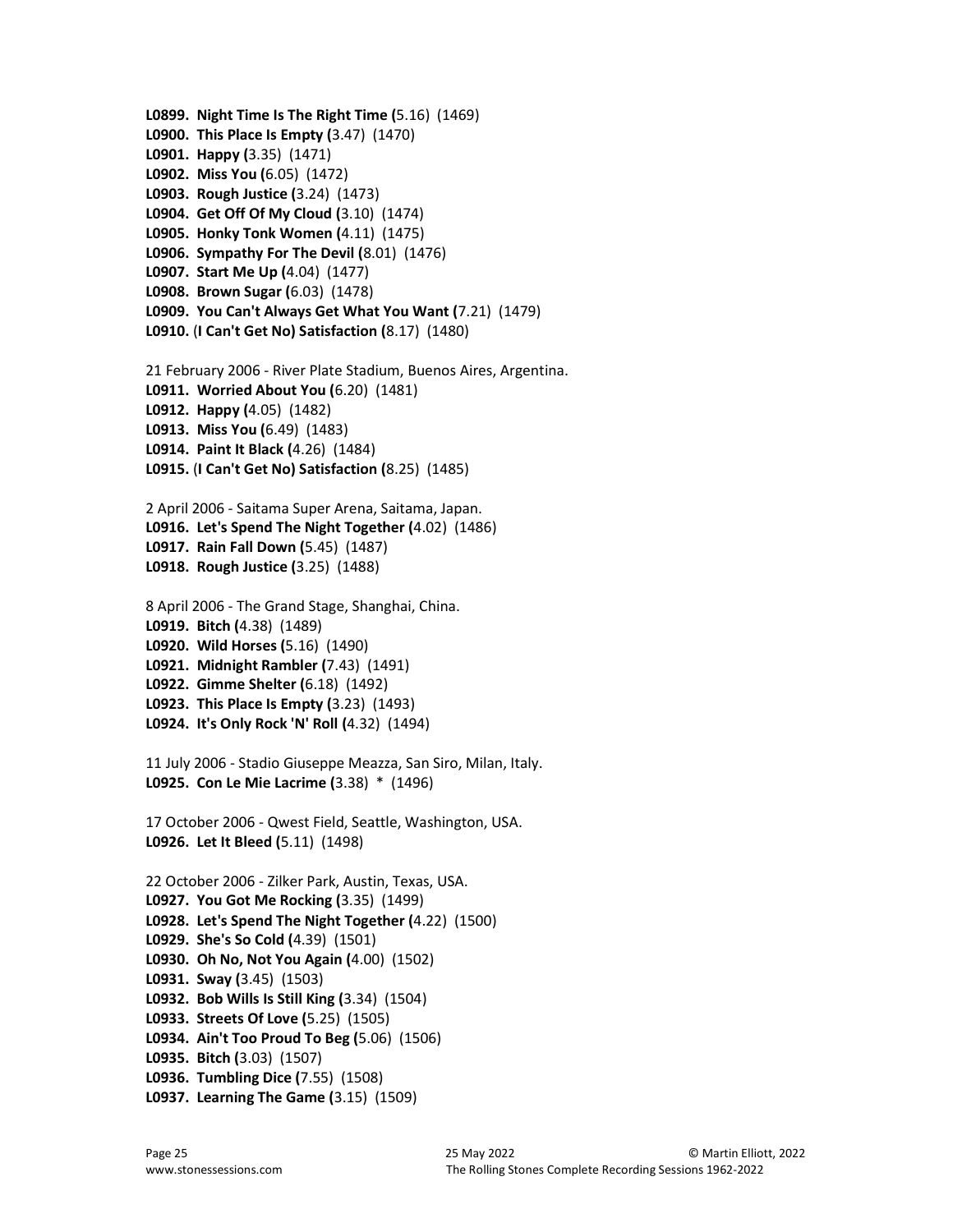```
L0939. Under My Thumb (5.18) (1511) 
L0940. Get Off Of My Cloud (3.10) (1512) 
L0941. Honky Tonk Women (4.07) (1513) 
L0942. Sympathy For The Devil (7.36) (1514) 
L0943. Jumpin' Jack Flash (4.11) (1515) 
L0944. (I Can't Get No) Satisfaction (6.10) (1516) 
L0945. Brown Sugar (6.11) (1517) 
29 October 2006 - Beacon Theatre, New York, USA.
L0946. I'm Free (3.30) (1518) 
L0947. Undercover Of The Night (4.24) (1519) 
L0948. Shine A Light (4.05) (1520) 
L0949. Little T&A (4.09) (1521) 
L0950. Paint It Black (4.28) (1522) 
1 November 2006 - Beacon Theatre, New York, USA.
L0951. Jumpin' Jack Flash (4.22) (1523) 
L0952. Shattered (4.06) (1524) 
L0953. She Was Hot (4.44) (1525) 
L0954. All Down The Line (4.35) (1526) 
L0955. Loving Cup (4.02) (1527) 
L0956. As Tears Go By (3.31) (1528) 
L0957. Some Girls (4.19) (1529) 
L0958. Just My Imagination (Running Away With Me) (6.39) (1530) 
L0959. Far Away Eyes (4.37) (1531) 
L0960. Champagne & Reefer (5.58) (1532) 
L0961. Tumbling Dice (4.24) (1533) 
L0962. You Got The Silver (3.21) (1534) 
L0963. Connection (3.30) (1535) 
L0964. Sympathy For The Devil (5.56) (1536) 
L0965. Live With Me (3.54) (1537) 
L0966. Start Me Up (4.05) (1538) 
L0967. Brown Sugar (5.25) (1539) 
L0968. (I Can't Get No) Satisfaction (5.37) (1540)
```
L0938. Little T&A (3.47) (1510)

25 November 2006 - BC Place Arena, Vancouver, British Columbia, Canada. L0969. Shine A Light (4.22) (1541)

## 2007

10 June 2007 - Isle Of Wight Festival, Isle Of Wight, England. L0970. Start Me Up (3.49) \* (1542) L0971. Ain't Too Proud To Beg (4.01) \* (1543)

26 August 2007 - O2 Arena, London, England. L0972. She Was Hot (4.51) \* (1544) L0973. I'll Go Crazy (3.20) \* (1545)

## 2012

25 October 2012 - Le Trabendo, Paris, France. L0974. Route 66 (3.19) \*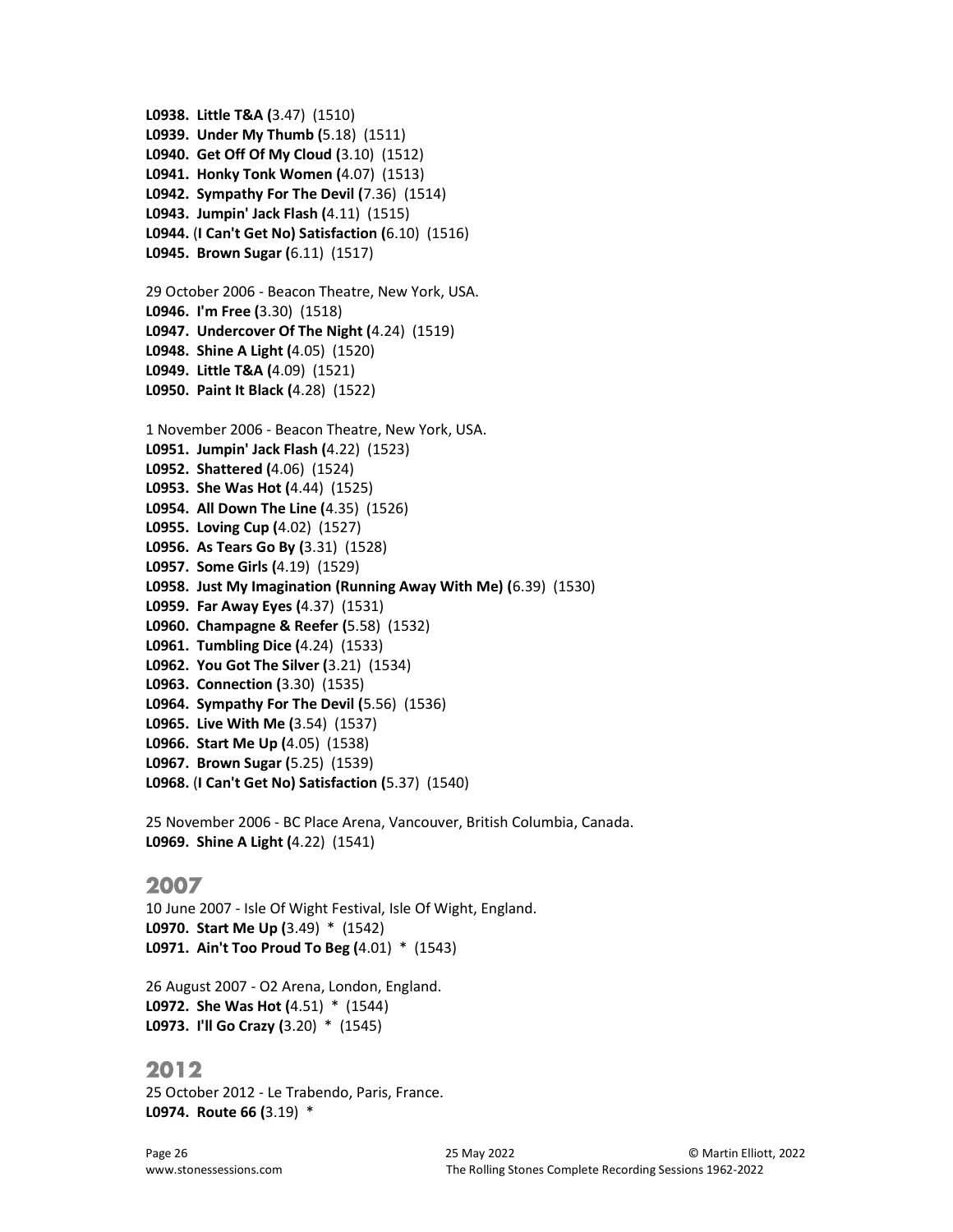```
25 November 2012 - O2 Arena, London, England.
L0975. Going Down (7.13) * 
L0976. It's Only Rock 'n' Roll (4.54) * 
L0977. Midnight Rambler (13.02) * 
12 December 2012 - Madison Square Garden, New York, USA.
L0978. You Got Me Rocking (4.18) 
L0979. Jumpin' Jack Flash (5.24) 
15 December 2012 - Prudential Centre, Newark, New Jersey, USA.
L0980. Get Off Of My Cloud (3.40) *
L0981. The Last Time (4.34) *
L0982. It's Only Rock 'n' Roll (5.43) *
L0983. Paint It Black (5.27) *
L0984. Gimme Shelter (8.03) *
L0985. Wild Horses (5.51) *
L0986. Going Down (7.23) *
L0987. Dead Flowers (5.50) *
L0988. Who Do You Love? (4.58) *
L0989. Doom And Gloom (4.40) *
L0990. One More Shot (3.52) *
L0991. Miss You (7.15) *
L0992. Honky Tonk Women (4.30) *
L0993. Before They Make Me Run (4.32) *
L0994. Happy (4.07) *
L0995. Midnight Rambler (12.16) *
L0996. Start Me Up (4.38) *
L0997. Tumbling Dice (5.06) *
L0998. Brown Sugar (5.31) *
L0999. Sympathy For The Devil (9.13) *
L1000. You Can't Always Get What You Want (8.51) *
L1001. Jumping Jack Flash (5.47) *
L1002. (I Can't Get No) Satisfaction (7.00) *
```
27 April 2013 – Echoplex, Los Angeles, USA. L1003. Brown Sugar (4.13) \*

18 May 2013 – Honda Center, Anaheim, USA. L1004. Bitch (5.15)

20 May 2013 – Staples Center, Los Angeles, USA. L1005. Sway (3.34) \*

28 May 2013 – United Center, Chicago, USA. **L1006. Six Days On The Road**  $(3.25)$  **\*** 

18 June 2013 – Wells Fargo Center, Philadelphia, USA. L1007. Dead Flowers (5.24)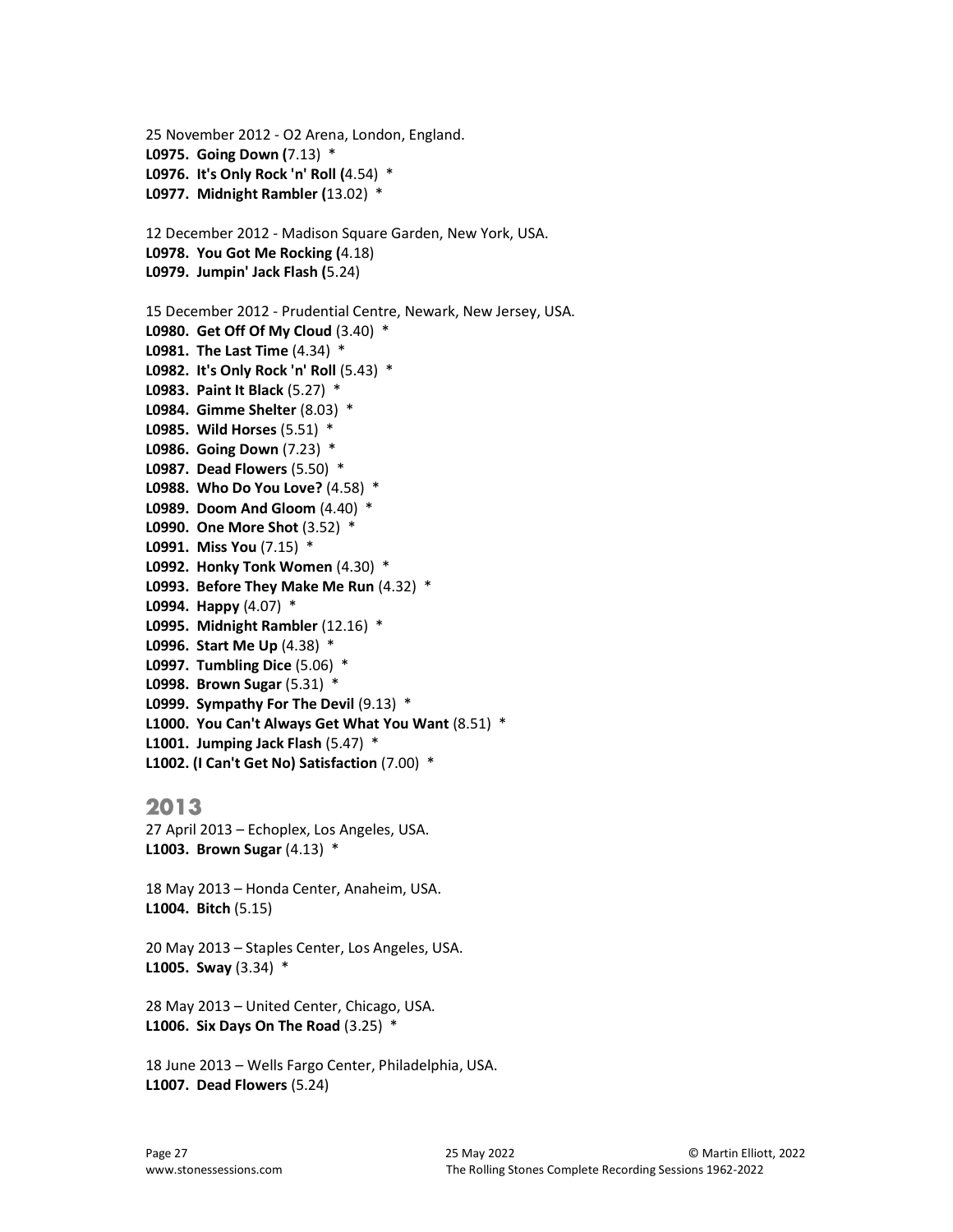```
29 June 2013 – Pilton Farm, Glastonbury, England. 
L1008. Glastonbury Girl (Factory Girl) (3.31) * 
L1009. Can't You Hear Me Knocking (10.08) *
6 July 2013 – Hyde Park, London, England. 
L1010. Tumbling Dice (4.05) 
L1011. All Down The Line (5.08) 
L1012. Beast Of Burden (5.06) 
L1013. Doom And Gloom (4.17) 
L1014. Bitch (5.12) 
L1015. You Got The Silver (3.18) 
L1016. Before They Make Me Run (4.33) 
L1017. Miss You (7.18) 
L1018. Midnight Rambler (11.54) 
L1019. Jumping Jack Flash (4.53) 
L1020. Sympathy For The Devil (6.46) 
L1021. (I Can't Get No) Satisfaction (8.20) 
13 July 2013 – Hyde Park, London, England. 
L1022. Start Me Up (4.18) 
L1023. It's Only Rock 'n' Roll (4.46) 
L1024. Emotional Rescue (5.53) 
L1025. Street Fighting Man (5.22) 
L1026. Ruby Tuesday (3.21) 
L1027. Paint It Black (5.01) 
L1028. Happy (3.57) 
L1029. Honky Tonk Women (6.58) 
L1030. Gimme Shelter (7.16) 
L1031. Brown Sugar (7.16) 
L1032. You Can't Always Get What You Want (7.16)
```
22 June 2014 – Circo Massimo, Rome, Italy. L1033. Out Of Tears (6.06) \*

22 November 2014 – Mount Smart Stadium, Auckland, New Zealand. L1034. Out Of Control (6.12) \*

## 2015

20 May 2015 – Fonda Theatre, Los Angeles, USA. L1035. Start Me Up (4.34) L1036. When The Whip Comes Down (4.10) L1037. All Down The Line (4.57) L1038. Sway (3.37) L1039. Dead Flowers (4.14) L1040. Wild Horses (4.41) L1041. Sister Morphine (5.55) L1042. You Gotta Move (3.38) L1043. Bitch (4.27) L1044. Can't You Hear Me Knocking (7.21) L1045. I Got The Blues (4.29)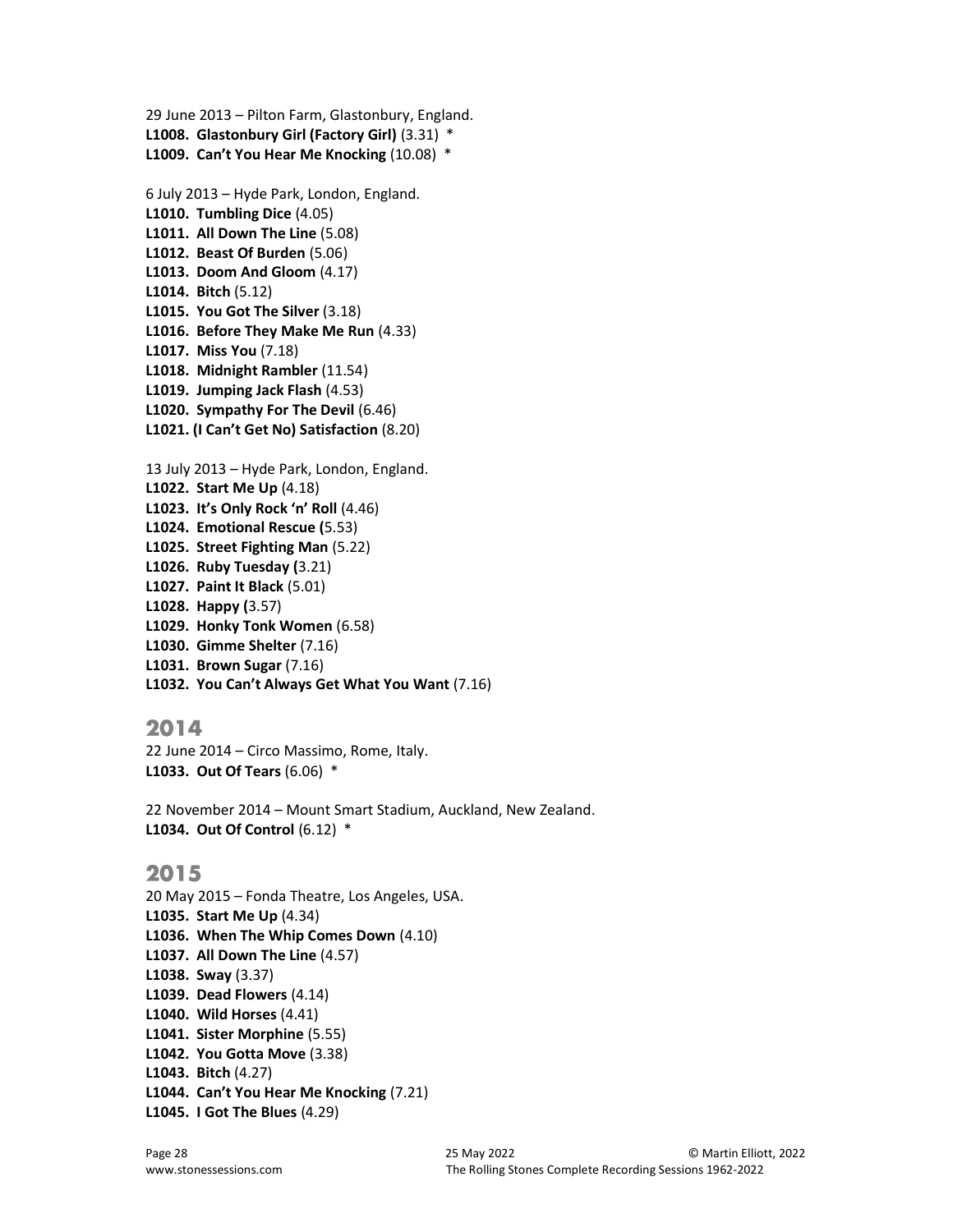```
L1046. Moonlight Mile (4.41) 
L1047. Brown Sugar (8.10) 
L1048. Rock Me Baby (4.31) 
L1049. Jumpin' Jack Flash (4.47) 
L1050. I Can't Turn You Loose (5.24)
```
27 June 2015 – Arrowhead Stadium, Kansas City, Missouri, USA. L1051. Best Of Burden (4.16) L1052. Kansas City (2.38) \*

## 2016

3 February 2016 – Estadio Nacional, Santiago, Chile. L1053. Jumpin' Jack Flash (7.15)

10 February 2016 – Estadio Unico, La Plata, Argentina. L1054. Out Of Control (7.17) L1055. Paint It Black (5.42)

24 February 2016 – Morumbi Stadium, Sao Paulo, Brazil. L1056. Honky Tonk Women (4.29) L1057. Sympathy For The Devil (8.26)

6 March 2016 – Estadio Monumental, Lima, Peru. L1058. You Got The Silver (3.50) L1059. Midnight Rambler (14.54) L1060. Miss You (8.33)

14 March 2016 – Foro Sol, Mexico City, Mexico. L1061. Street Fighting Man (8.33) L1062. Wild Horses (4.59)

25 March 2016 – Ciudad Deportiva, Habana, Cuba. L1063. Jumpin' Jack Flash (4.46) L1064. It's Only Rock 'n' Roll (But I Like It) (4.35) L1065. Tumbling Dice (5.03) L1066. Out Of Control (7.13) L1067. All Down The Line (5.22) L1068. Angie (3.29) L1069. Paint It Black (5.32) L1070. Honky Tonk Women (4.57) L1071. You Got The Silver (3.29) L1072. Before They Make Me Run (4.02) L1073. Midnight Rambler (15.29) L1074. Miss You (8.20) L1075. Gimme Shelter (8.05) L1076. Start Me Up (4.21) L1077. Sympathy For The Devil (7.55) L1078. Brown Sugar (7.13) L1079. You Can't Always Get What You Want (8.57) L1080. (I Can't Get No) Satisfaction (10.28)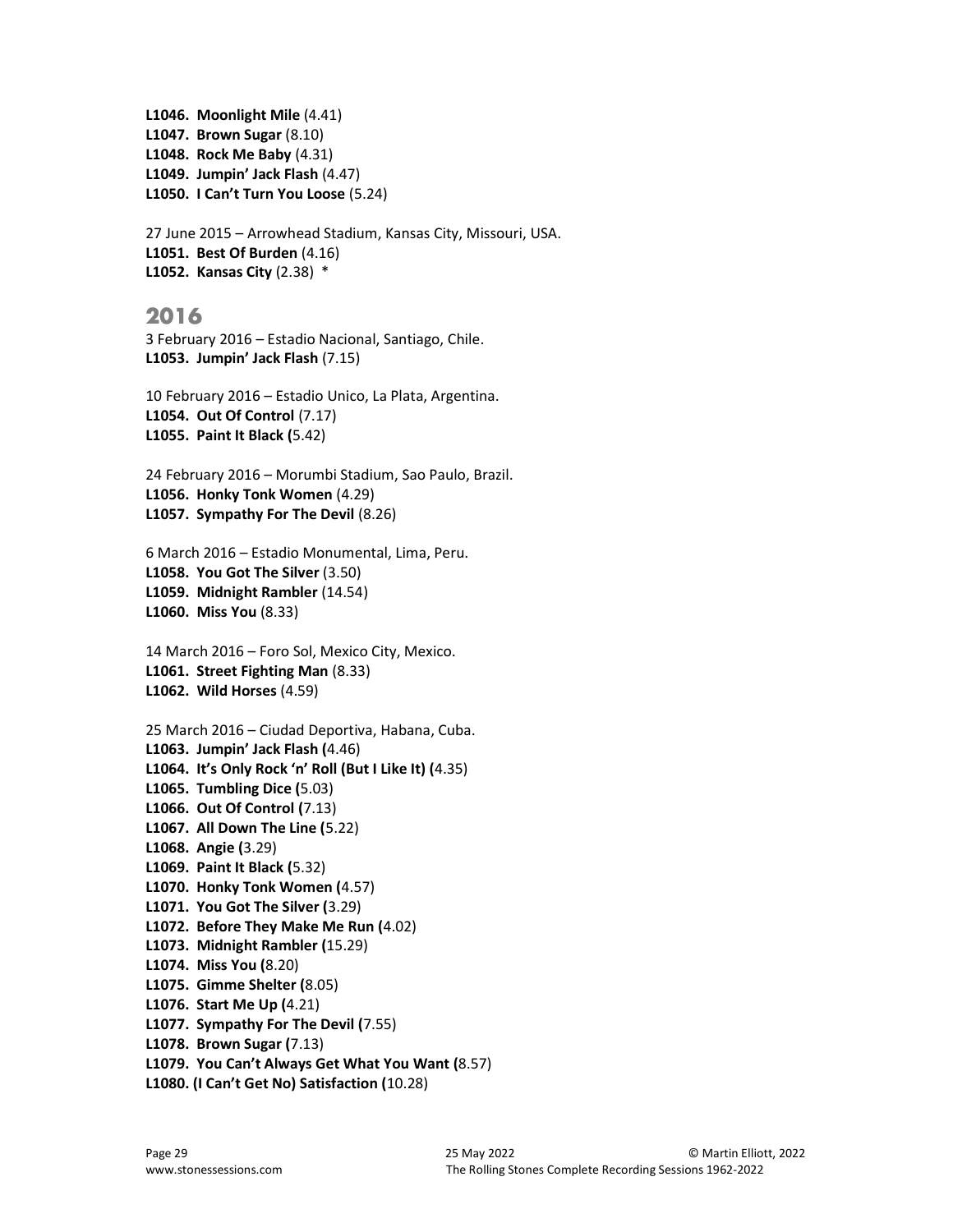30 September 2017 – Amsterdam ArenA, Amsterdam, Netherlands. L1081. Shine A Light (4.11)

15 October 2017 – Gelredome, Arnhem, Netherlands. L1082. Dancing With Mr. D (4.36)

25 October 2017 – U Arena, Nanterre, Paris, France. L1083. She's A Rainbow (3.26)

## 2018

22 May 2018 – London Stadium, London, England. L1084. Under My Thumb (4.30) L1085. Fool To Cry (5.00) \*

25 May 2018 – London Stadium, London, England. L1086. Wild Horses (4.49)

5 June 2018 – Old Trafford Stadium, Manchester, England. L1087. Let's Spend The Night Together (4.04)

15 June 2018 – Principality Stadium, Cardiff, Wales. L1088. Get Off Of My Cloud (3.20)

3 July 2019 – FedExField, Landover, USA. L1089. Mercy Mercy (3.14) \*

9 October 2021 – Nissan Stadium, Nashville, USA. L1090. Troubles A' Comin (4.34) \*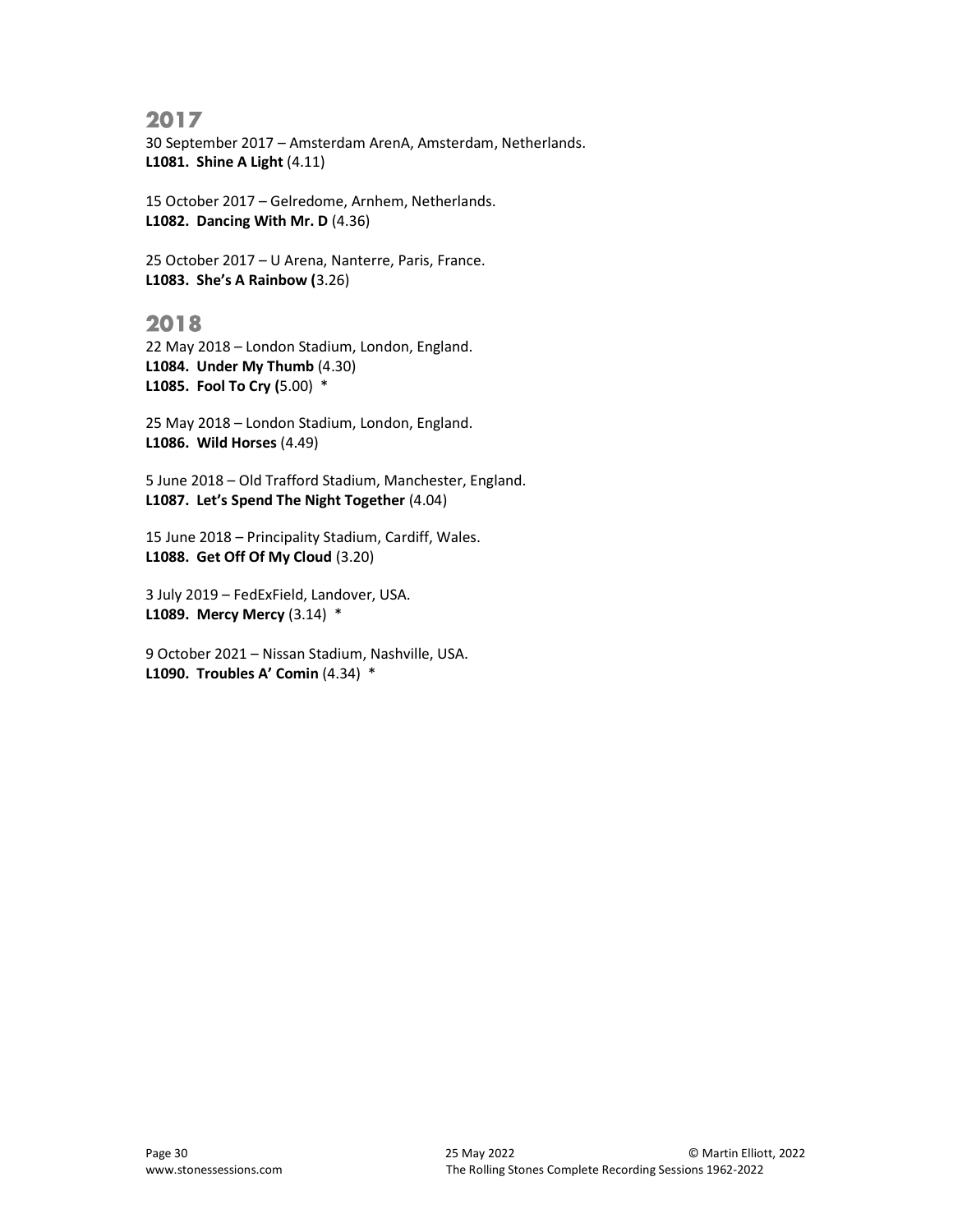| <b>Appendix Revision History</b><br>19 July 2012 | New e-Album LIVE AT TOKYO DOME - 26 February 1990                                                                                                                                                                                                                                                                                                                                                                                                                                                                                        |
|--------------------------------------------------|------------------------------------------------------------------------------------------------------------------------------------------------------------------------------------------------------------------------------------------------------------------------------------------------------------------------------------------------------------------------------------------------------------------------------------------------------------------------------------------------------------------------------------------|
| 24 January 2013                                  | New e-Album LIGHT THE FUSE - 10 August 2005<br>New CD CHARLIE IS MY DARLING - Live 1965 tracks                                                                                                                                                                                                                                                                                                                                                                                                                                           |
|                                                  | New Compilation De Luxe Vinyl GRRR! - Live 1965 BBC<br>New e-Album LIVE IN LEEDS ROUNDHAY PARK - 25 July 1982<br>New e-Album 12.12.12 CONCERT FOR SANDY RELIEF - 12 December 2012<br>New Bootlegs - Paris, London, New York, New Jersey Concerts - October to                                                                                                                                                                                                                                                                            |
| December 2012                                    |                                                                                                                                                                                                                                                                                                                                                                                                                                                                                                                                          |
| 13 March 2013                                    | Corrections made to Sessions affecting numbers - 13 March 2013                                                                                                                                                                                                                                                                                                                                                                                                                                                                           |
| 25 July 2013                                     | New USA DVD Crossfire Hurricane Bonus Features - 1964, 1965 TV tracks<br>New Bootlegs - USA, Canada, England Concerts - April to July 2013<br>New e-Album HYDE PARK LIVE - 22 July 2013                                                                                                                                                                                                                                                                                                                                                  |
| 31 July 2013                                     | Revised numbering due to new e-Single One More Shot (Jeff Bhasker Mix)                                                                                                                                                                                                                                                                                                                                                                                                                                                                   |
| 5 September 2013                                 | Announcement of new CD, DVD - SWEET SUMMER SUN - HYDE PARK LIVE - 11<br>November 2013. Additional track Happy.                                                                                                                                                                                                                                                                                                                                                                                                                           |
| 16 September 2013                                | Additional track from RS Official App download (April 2013). Angie - 27/02/1990.<br>Stray Cat Blues source amended from Baltimore 26/11/1969 to Madison Square<br>Garden (Show One) 28/11/1969. Probably an amalgam of both recordings.                                                                                                                                                                                                                                                                                                  |
| 2 October 2013                                   | Revised numbering due to additional mix of I'm Free (Jellybean Mix)                                                                                                                                                                                                                                                                                                                                                                                                                                                                      |
| 6 January 2014                                   | New e-Single (1 January 2014) Beast Of Burden - 06/07/2013 - Sweet Summer Sun<br>- Hyde Park Live                                                                                                                                                                                                                                                                                                                                                                                                                                        |
| 20 February 2014                                 | Revised numbering due to additional track I'd Much Rather Be With The Boys from<br>3-4 September 1965                                                                                                                                                                                                                                                                                                                                                                                                                                    |
| 7 March 2014                                     | Additional track The Stumble (King, Thompson) added within the 1982 Undercover<br>Sessions List causing re-numbering.                                                                                                                                                                                                                                                                                                                                                                                                                    |
| 1 May 2014                                       | As a result of research by Nico Zentgraf, Back On The Streets Again has been given<br>the 'also known as' and merged with the track Eliza Upchink and altered so that the<br>track commenced during the 1982 UNDERCOVER sessions with a short extract and a<br>longer version within the DIRTY WORK sessions. The track Mexican Divorce has been<br>renamed as Broken Hearts For Me And You (Jagger, Richards).                                                                                                                          |
| 14 May 2014                                      | Two new tracks added to the database from the UNDERCOVER sessions - Blues<br>Instrumental I and II. Caused re-numbering.                                                                                                                                                                                                                                                                                                                                                                                                                 |
| 14 October 2014                                  | Two new tracks added to the database from the WALLY HEIDER (RCA) Sessions 1978<br>- Barcelona and If Your Man Gets Lost.<br>Three new tracks added to the database from Spring 1969 Olympic sessions - Toss<br>The Coin, When Curtis Meets Smokey, Old Glory. Caused re-numbering.<br>Additional live track added from the 1983 German film Rocks Off - When The Whip<br>Comes Down - 13 December 1981, Sun Devil Stadium.<br>New track added Too Much Blood (Main Vocal) - only available on 1990 12 inch b-<br>side/CD of Sad Sad Sad. |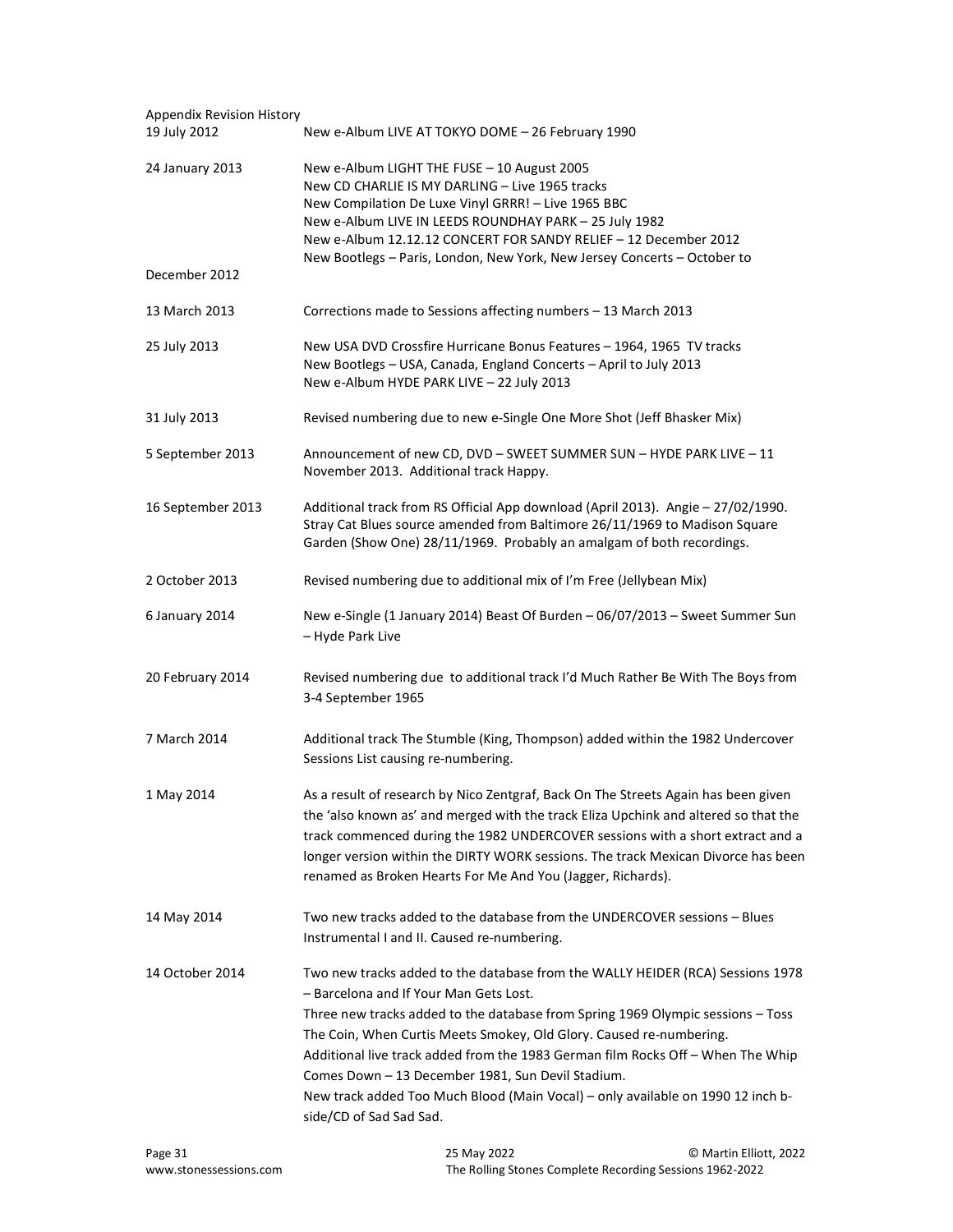| 27 October 2014   | Anybody Seen My Baby (Soul Solution Vocal Dub) is the same track as Anybody Seen<br>My Baby (Soul Solution Remix). Re-numbering as a result.                                                                                |
|-------------------|-----------------------------------------------------------------------------------------------------------------------------------------------------------------------------------------------------------------------------|
| 17 November 2014  | Addition of Live DVD L.A. Forum (Live in 1975) released November 2014.<br>Performance from 11 July 1975 - previously unreleased.                                                                                            |
| 20 March 2015     | Addition of 2014 live tracks for book commentary.<br>Addition of High School Girl - UNDERCOVER sessions - re-numbering as a result.                                                                                         |
| 23 March 2015     | Addition of 3 Dirty Work tracks - Talk Is Cheap, Stick It Where It Hurts, Victor Hugo -<br>re-numbering as a result.                                                                                                        |
| 28 April 2015     | Addition of Beside You (Dirty Work Sessions) - re-numbering as a result.                                                                                                                                                    |
| 21 May 2015       | Alteration to consecutive live numbers.                                                                                                                                                                                     |
| 9 June 2015       | Release of Sticky Fingers re-Issue with additional live tracks including the<br>Roundhouse, Leeds and 2 tracks from Marquee 1971.                                                                                           |
| 23 June 2015      | Release of DVD, Vinyl, part CD of THE MARQUEE - LIVE IN 1971.                                                                                                                                                               |
| 7 July 2015       | Release on 29/06/2015 of e-Album STICKY FINGERS LIVE - Fonda Theatre, Los<br>Angeles from 20 May 2015.                                                                                                                      |
| 17 August 2015    | Adjustments to date and place for audio and video of additional tracks released in<br>2009 from GET YER YA-YA'S OUT. Results in 4 extra live tracks.                                                                        |
| 18 September 2015 | Addition of Japan CD Extra Bonus - Sweet Summer Sun featuring three tracks - All<br>Down The Line, Bitch & Beast Of Burden from 6 July 2013. Addition of Kansas City<br>from Arrowhead Stadium, Kansas City, Missouri, USA. |
| 5 May 2016        | Addition of two songs to reflect the Olé tour of South America, Central America and<br>Cuba.<br>Addition of Muddy Waters And The Rolling Stones At The Checkerboard Lounge<br>released on official CD and DVD July 2012.    |
| 4 June 2016       | Addition of TOTALLY STRIPPED CD, Vinyl Blu-Ray and DVD - Paradiso, Amsterdam<br>(26 May 1995), Olympia, Paris (3 July 1995) and Brixton Academy, London (19 July<br>1995) - released 03/06/2016.                            |
| 12 November 2016  | Addition of HAVANA MOON Film, DVD, Blu-Ray, CD, Vinyl - Ciudad Deportivo,<br>Habana, Cuba (25 March 2016) - released 11/11/2016.                                                                                            |
| 14 April 2017     | Release of Japan only DVD Live At The Tokyo Dome (24 February 1990) - released<br>31 March 2017.                                                                                                                            |
| 6 September 2017  | Minor alterations only.                                                                                                                                                                                                     |
| 18 September 2017 | Removal of unnecessary bootleg tracks 1989, 1995, 2005.<br>Addition of Japan, UK, USA DVD tracks Olé, Olé, Olé! A Trip Across Latin America<br>released May 2017.                                                           |
| 3 October 2017    | Release of UK & USA CD Vinyl, DVD, Blu-Ray Album: STICKY FINGERS LIVE AT THE<br>FONDA THEATRE 2015 on 29 September 2017.                                                                                                    |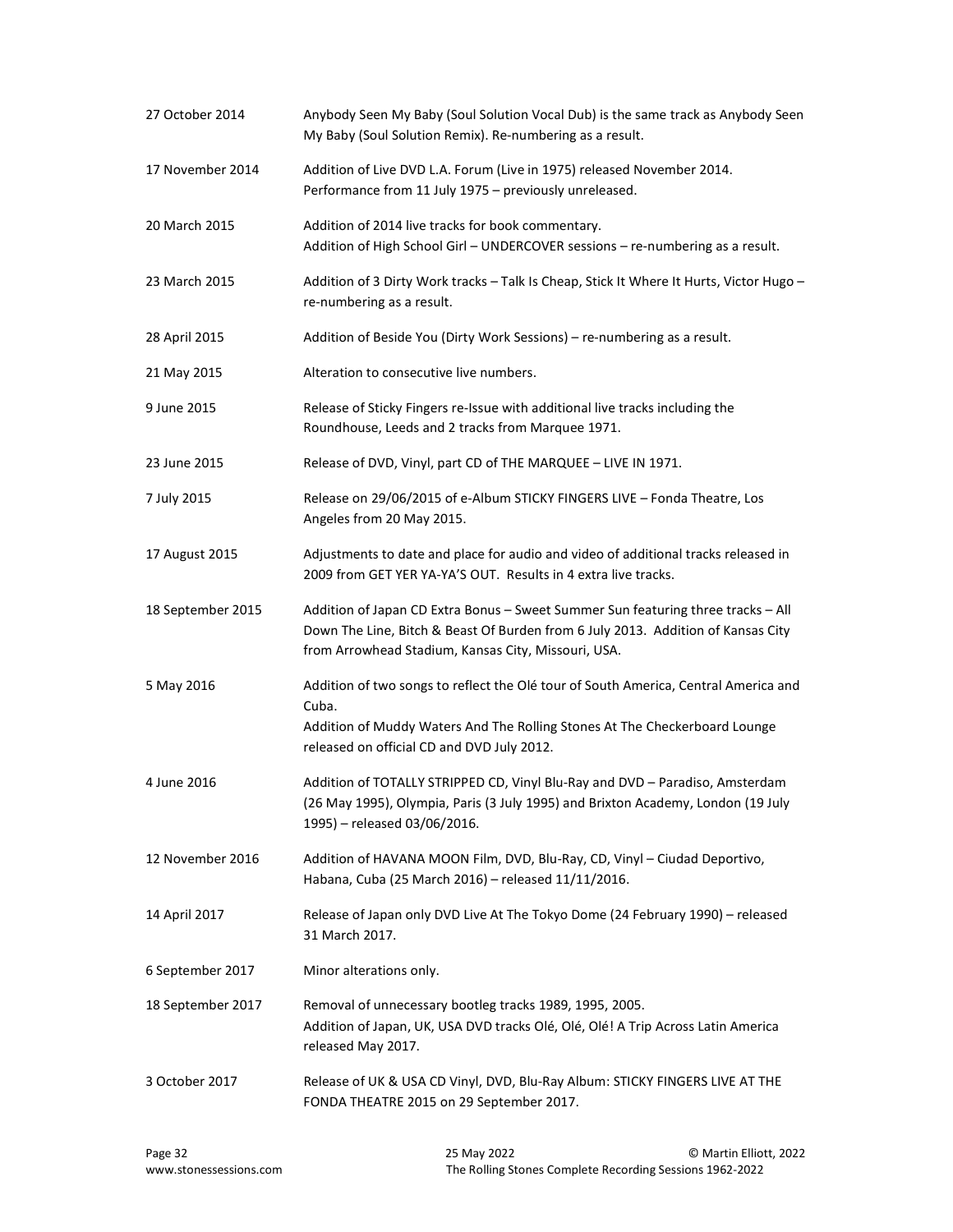| 11 October 2017                   | Release of THE ROLLING STONES ON AIR 1 December 2017 - Track status of track<br>list changed from bootleg to official release.                                                                                                                                                      |
|-----------------------------------|-------------------------------------------------------------------------------------------------------------------------------------------------------------------------------------------------------------------------------------------------------------------------------------|
| 1 December 2017                   | Addition of Prudential Center, Newark, New Jersey 15 December 2012 pay per view<br>concert to reflect 50 <sup>th</sup> Anniversary of the first gig.                                                                                                                                |
| 18 December 2017                  | Amendments to dates released on ON AIR.                                                                                                                                                                                                                                             |
| 4 January 2018                    | Release of download ABKCO album '67 SESSIONS on 22 December 2017. This album<br>was released for copyright protection reasons.                                                                                                                                                      |
| 26 May 2018                       | Release of CD, DVD, Blu-Ray, Vinyl NO SECURITY - SAN JOSE '99 (19 April 1999) on<br>13 July 2018 - Two extra tracks (20 April 1999) from Japan release on 4 July 2018.                                                                                                              |
| 12 July 2018                      | Track times of NO SECURITY - SAN JOSE '99 following release.                                                                                                                                                                                                                        |
| 30 July 2018                      | Extra tracks for 2017 and 2018 to illustrate No Filter European tours.                                                                                                                                                                                                              |
| 3 November 2018                   | Release of CD, DVD, Blu-Ray, Vinyl VOODOO LOUNG UNCUT from the 25 November<br>1994 Miami concert released on 16 November 2018. 9 existing tracks with 'Bootleg<br>only' status changed to official release.                                                                         |
| 17 November 2018                  | Addition of 3 tracks from 14/08/1994 Giants Stadium, The Meadowlands, New<br>Jersey, USA.All Down The Line, I Can't Get Next To You, Happy - extras from DVD,<br>Blu-Ray VOODOO LOUNG UNCUT from the 25 November 1994 Miami concert<br>released on 16 November 2018.                |
| 19 November 2018                  | Timings added for VOODOO LOUNG UNCUT (25 November 1994 Miami).                                                                                                                                                                                                                      |
| 2 March 2019                      | Addition of new 10-inch Vinyl Single She's A Rainbow released 13 April 2019 from<br>the U Arena, Nanterre, Paris 25 October 2017.                                                                                                                                                   |
| 4 March 2019                      | Addition of tracks from The Royal Albert Hall, London, England 27 April 1964 (Show<br>One) - Walking The Dog and You Can Make It If You Try (both unavailable).<br>Amendment of Beautiful Delilah from February/March 1964 UK tour to same show.<br>Broadcast live by BBC Top Gear. |
| 20 March 2019                     | Addition of bonus live album from compilation HONK to be released 19 April 2019.<br>Ten tracks from 2013 to 2018.                                                                                                                                                                   |
| 29 March 2019                     | Timings amended for VOODOO LOUNGE IN JAPAN (12 March 1995 Tokyo Dome,<br>Tokyo, Japan)                                                                                                                                                                                              |
| 24 April 2019                     | Addition of CD, Vinyl, DVD, Blu-Ray BRIDGES TO BREMEN (2 September 1998 Weser<br>Stadium, Bremen, Germany) to be released on 24 June 2019. Timings amended for<br>HONK live album released 19 April 2019.                                                                           |
| 24 June 2019                      | Timings added to BRIDGES TO BREMEN album.                                                                                                                                                                                                                                           |
| 28 June 2019                      | Timings added to bonus DVD tracks from BRIDGES TO BREMEN album.                                                                                                                                                                                                                     |
| 17 September 2019                 | Addition of CD, Vinyl, DVD, Blu-Ray BRIDGES TO BUENOS AIRES (5 April 1998 River<br>Plate, Buenos Aires, Argentina) to be released on 8 November 2019.                                                                                                                               |
| 9 November 2019                   | Timings added to BRIDGES TO BUENOS AIRES album.                                                                                                                                                                                                                                     |
| Page 33<br>www.stonessessions.com | 25 May 2022<br>© Martin Elliott, 2022<br>The Rolling Stones Complete Recording Sessions 1962-2022                                                                                                                                                                                   |